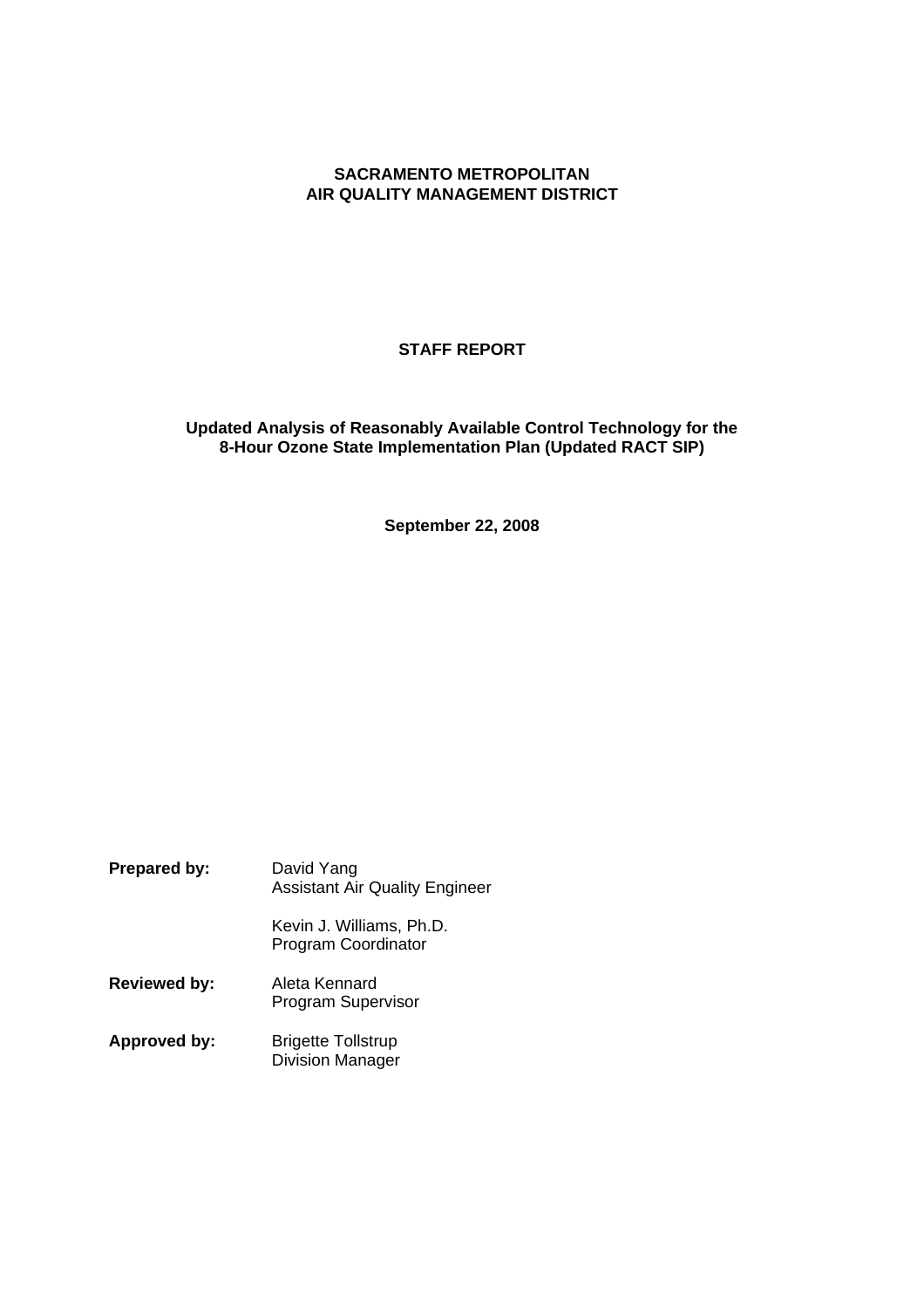# **BACKGROUND**

The U.S. Environmental Protection Agency (EPA) published the final Phase 2 Rule to implement the 8-hour ozone air quality standard on November 29, 2005 (70 FR 71611). Among the requirements of the Phase 2 Rule, a new section was added to the Code of Federal Regulations (40 CFR 51.912) that requires the District to submit a revision to the State Implementation Plan (SIP) that meets the Reasonably Available Control Technology (RACT) requirements for VOC and NOx in accordance with Sections 182(b)(2) and 182(f) of the federal Clean Air Act. This requirement is known as the RACT SIP.

EPA defines RACT (44 FR 53762) as "the lowest emission limitation that a particular source is capable of meeting by the application of control technology that is reasonably available considering technological and economic feasibility." Sections 182(b)(2) and 182(f) of the Clean Air Act require the District to implement RACT for:

- Each category of VOC sources that is covered by a Control Technique Guideline (CTG) document issued by EPA; and
- All major stationary sources of VOC and/or NOx.

EPA's designations and classifications for the 8-hour ozone standard were published on April 30, 2004 (69 FR 23857) and became effective on June 15, 2004. The Sacramento Metropolitan Area was classified as a serious nonattainment area, with a deadline of 2013 to attain the standard. The major source emissions threshold for areas classified as serious is 50 tons per year of either VOC or NOx.

EPA Region 9 provided guidance for the RACT SIP submittal in a letter from Andrew Steckel dated March 9, 2006. The following elements were included in the recommended strategy:

- Describe efforts to identify all source categories within the District requiring RACT, including CTG sources (i.e., covered by an EPA Control Technique Guideline document) and major non-CTG sources.
- Submit negative declarations where there are no facilities (major or minor) within the District subject to a CTG.
- For all categories needing RACT, list the state/local regulation that implements RACT. It may also be helpful to list the date EPA approved these regulations as fulfilling RACT.
- Describe the basis for concluding that the regulations fulfill RACT. Documents useful in establishing RACT include CTGs, Alternative Control Technique guidance (ACTs) , Maximum Achievable Control Technology (MACT) standards, New Source Performance Standards (NSPS), California Suggested Control Measures (SCM) and RACT/Best Available Retrofit Control Technology (BARCT) determinations, regulations adopted in other Districts, and guidance and rules developed by other state and local agencies.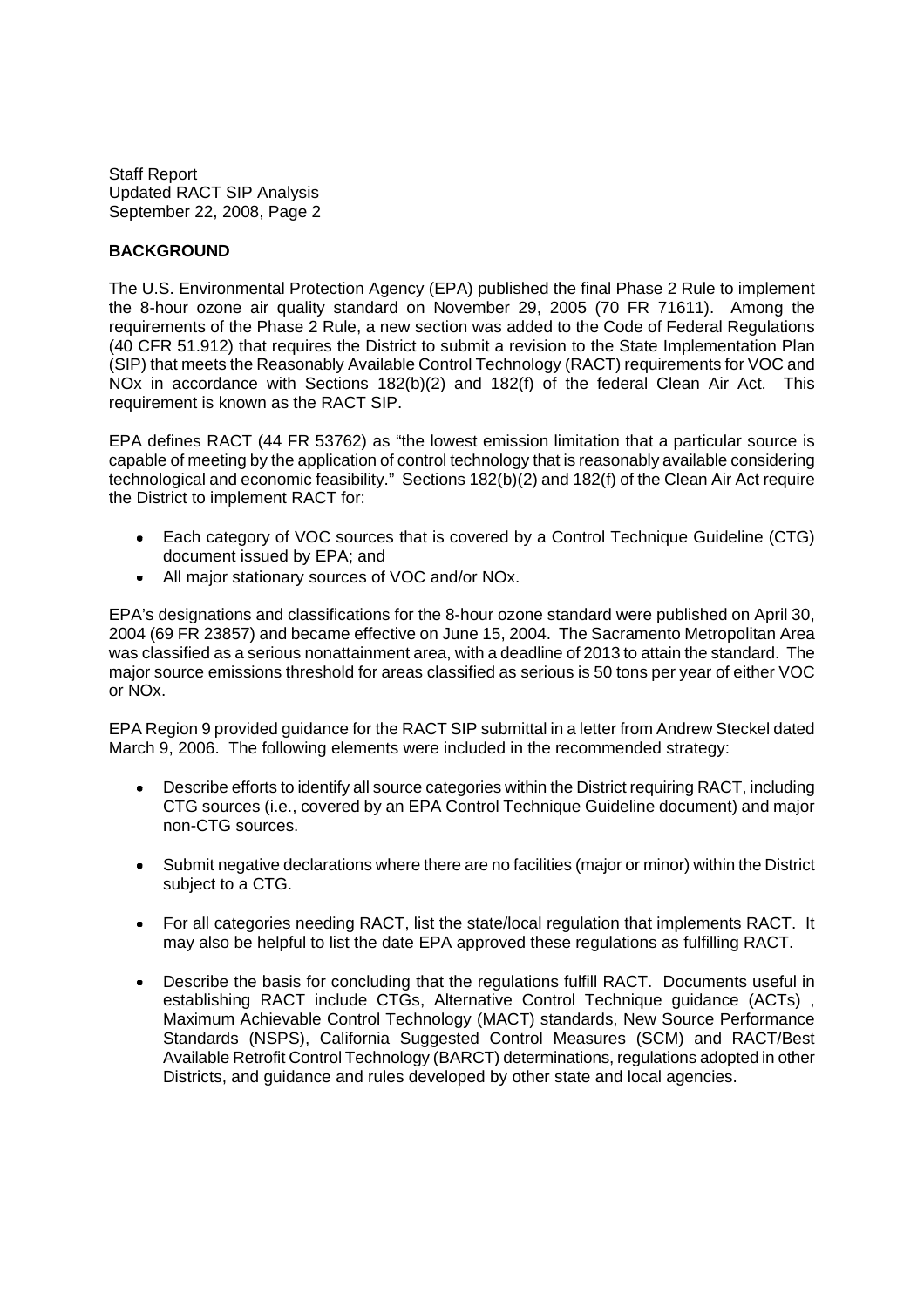On October 26, 2006, the District's Board of Directors adopted a revision to the SIP that fulfilled the aforementioned federal requirements, and this SIP revision was submitted by the California Air Resources Board (CARB) to EPA on July 11, 2007.

Since that time, EPA has promulgated seven new CTGs. In addition, the air districts of the Sacramento Federal Nonattainment Area submitted a letter to CARB in February of 2008 to request a voluntary "bump-up" to a classification of "severe" nonattainment, as provided by Section 181(b)(3) of the federal Clean Air Act. On February 14, 2008, CARB requested that EPA reclassify this area to "severe." It is anticipated the EPA will take action on this request by the end of 2008. A reclassification to severe nonattainment will reduce the major source emissions threshold from 50 to 25 tons per year of either VOC or NOx, imposing RACT requirements on additional sources within the District.

The purpose of this staff report is to provide sufficient analysis of the new CTG categories, and of sources which will become major sources upon reclassification to severe nonattainment, to determine whether the District meets the requirements of RACT.

# **RACT ANALYSIS**

The process Staff used to demonstrate compliance with federal RACT requirements consists of the following steps:

- For new CTG source categories for which the District has no applicable rule, determine whether the District has sources in these categories.
- For new CTG source categories for which the District has an applicable rule, perform a  $\bullet$ detailed comparison of the rule requirements with applicable CTG and other RACT guidance documents. Appendix A contains the analyses for these CTG source categories.
- For sources which will become major sources upon reclassification to severe nonattainment, determine the types of emission units at each source and determine which District rules apply to these sources. The RACT requirement is satisfied for a major source of VOC and/or NOx when all units that emit these pollutants are subject to District rules that have been determined to satisfy RACT. Appendix B contains the analyses for these sources.

Staff reviewed the seven new CTGs that have been promulgated by EPA, and determined which District rules are applicable to the CTG categories. RACT analyses for the four CTG categories for which the District has an applicable rule are included in Appendix A. For the three CTG categories for which the District has no applicable rule, Staff reviewed the database of permitted sources, the yellow pages, and business listings to determine whether there are any sources in these categories in Sacramento County. Staff determined that there are no CTG categories for which the District has sources but no applicable rule. Table 1 lists the new CTG categories, the applicable District rules, and the SIP status of the rules.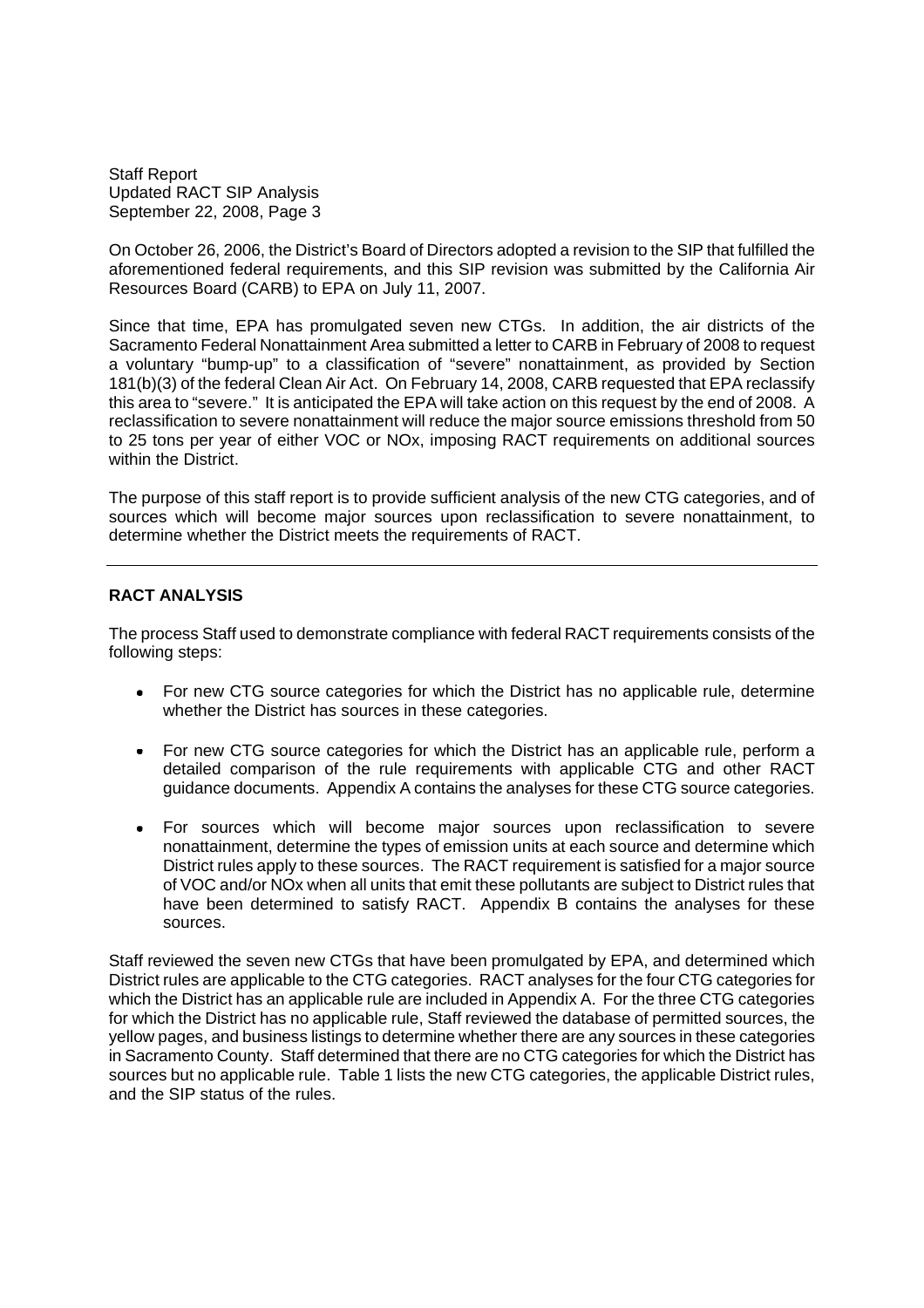|                                 |                 | <b>SMAQMD</b><br>Rule No. |                                    |
|---------------------------------|-----------------|---------------------------|------------------------------------|
|                                 |                 | (Most Recent              |                                    |
| <b>CTG Category</b>             | <b>CTG Date</b> | Amendment)                | <b>SIP Status</b>                  |
| Offset Lithographic and         | Sept. 2006      | 450 (3/23/00)             | Adopted 12/5/96; Approved 11/13/98 |
| Letterpress Printing            |                 |                           |                                    |
| EPA 453/R-06-002                |                 |                           |                                    |
| Flexible Package                | Sept. 2006      | 450 (3/23/00)             | Adopted 12/5/96; Approved 11/13/98 |
| Printing                        |                 |                           |                                    |
| EPA 453/R-06-003                |                 |                           |                                    |
| Flat Wood Paneling              | Sept. 2006      | No Sources                | Not applicable                     |
| Coatings                        |                 |                           |                                    |
| EPA 453/R-06-004                |                 |                           |                                    |
| <b>Industrial Cleaning</b>      | Sept. 2006      | 466 (5/23/02)             | Adopted 5/23/02; Not yet submitted |
| <b>Solvents</b>                 |                 |                           |                                    |
| EPA 453/R-06-001                |                 |                           |                                    |
| Paper, Film, and Foil           | Sept. 2007      | No Sources                | Not applicable                     |
| Coatings                        |                 |                           |                                    |
| EPA 453/R-07-003                |                 |                           |                                    |
| Large Appliance                 | Sept. 2007      | No Sources                | Not applicable                     |
| Coatings                        |                 |                           |                                    |
| EPA 453/R-07-004                |                 |                           |                                    |
| <b>Metal Furniture Coatings</b> | Sept. 2007      | 451 (10/2/97)             | Adopted 11/29/83; Approved 1/24/85 |
| EPA 453/R-07-005                |                 |                           | Adopted 9/5/96; No EPA Action      |

# **Table 1 – New CTG Source Categories**

Staff reviewed the permitting records of sources within the District to compile a list of sources which will become major sources of VOC and/or NOx upon reclassification to severe nonattainment. These sources were not included in the October 26, 2006 SIP revision, except for Cosumnes Power Plant and UC Davis Medical Center, which were included as major sources of NOx but not VOC. A bump-up to severe nonattainment will reduce the major source threshold to a potential-to-emit exceeding 25 tons per year of either VOC or NOx. Table 2 lists the sources that were not included in the October 26, 2006 SIP revision but will become major sources under a bump-up. RACT analyses of these sources are included in Appendix B.

# **Table 2 – New Major Sources of VOC and NOx within SMAQMD Based on a Threshold of 25 Tons per Year**

| <b>Major Source</b>                | <b>Major Pollutant(s)</b> |
|------------------------------------|---------------------------|
| <b>Cosumnes Power Plant (SMUD)</b> | VOC, NOx*                 |
| Grafil                             | <b>NOx</b>                |
| <b>Sacramento Power Authority</b>  | <b>NO<sub>x</sub></b>     |
| Silgan Can Company                 | <b>VOC</b>                |
| <b>UC Davis Medical Center</b>     | VOC, NO <sub>x</sub> *    |

\* These sources were included in the October 26, 2006 SIP revision as major sources of NOx. A bump-up to severe nonattainment will make them major sources of VOC, also.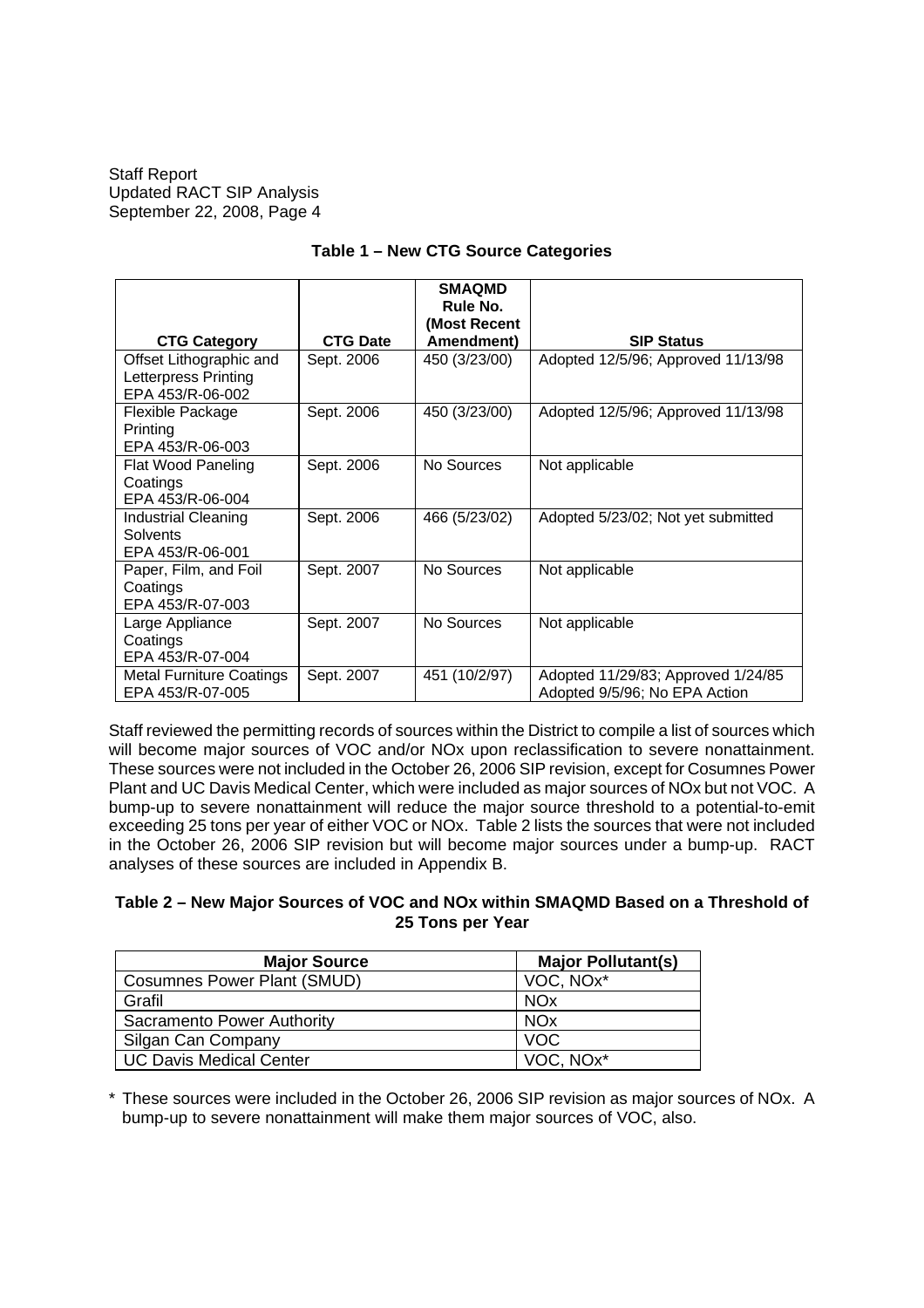Major sources are required to meet RACT for all emission units that emit the pollutant(s) exceeding major source thresholds. Staff reviewed the emission units at each of the new major sources and determined that all applicable source categories, including those not covered by a CTG, were analyzed previously in the October 26, 2006 SIP revision.

# **CONCLUSION**

Based on the RACT analyses performed in Appendices A and B, and the previous analyses performed for the October 26, 2006 SIP revision, Staff finds that the District has fulfilled the requirements of RACT, as applicable to the 8-hour ozone standard, for all CTG source categories and for all major sources of VOC and NOx, with the following exceptions:

- $\bullet$ For flexible package printing, Rule 450 does not meet the CTG requirements for mandatory control equipment on printing presses with potential to emit, prior to controls, of at least 25 tons/year of VOC. Staff is proposing to correct this RACT deficiency by amending Rule 450 to require control equipment on these presses, consistent with the CTG recommendations. These amendments are scheduled for a public hearing on September 25, 2008. Following adoption, the amended rule will be submitted for inclusion in the SIP.
- For offset lithographic and letterpress printing, Rule 450 does not meet the CTG  $\bullet$ requirements for mandatory control equipment on printing presses with potential to emit, prior to controls, of at least 25 tons/year of VOC. In addition, the CTG recommends more stringent VOC content limits for fountain solutions used by offset lithographic printing sources with actual emissions of VOC of at least 15 lb/day (equivalent to 450 lb/month). Staff is proposing to correct these RACT deficiencies by amending Rule 450 to require mandatory control equipment on presses with potential to emit, prior to controls, of at least 25 tons/year of VOC and to set more stringent VOC limits, consistent with the CTG recommendations, for fountain solutions used by offset lithographic printing sources with actual emissions of VOC of at least 450 lb/month. These amendments are scheduled for a public hearing on September 25, 2008. Following adoption, the amended rule will be submitted for inclusion in the SIP.
- For metal furniture coating operations, the VOC content limits recommended in the CTG for general one-component, extreme high gloss, and extreme performance coatings are more stringent than those required by Rule 451. In addition, Rule 451 allows the use of an emission control system with an overall efficiency of 85%, whereas the CTG recommends 90% overall efficiency. Staff is proposing to correct these RACT deficiencies by amending Rule 451 to include the CTG-recommended VOC content limits for metal furniture coatings, applicable to sources with actual VOC emissions of at least 3 tons per 12-month rolling period, and to increase the overall efficiency required for emissions control equipment to 90%. These amendments are scheduled for a public hearing on September 25, 2008. Following adoption, the amended rule will be submitted for inclusion in the SIP.

As noted above, the current versions of Rules 450 and 451 do not contain requirements as stringent as the CTG recommendations in some instances. However, Staff has determined that no sources will be required to modify their operations if the CTG-recommended requirements are adopted. Current sources are either below the applicability thresholds or already comply with the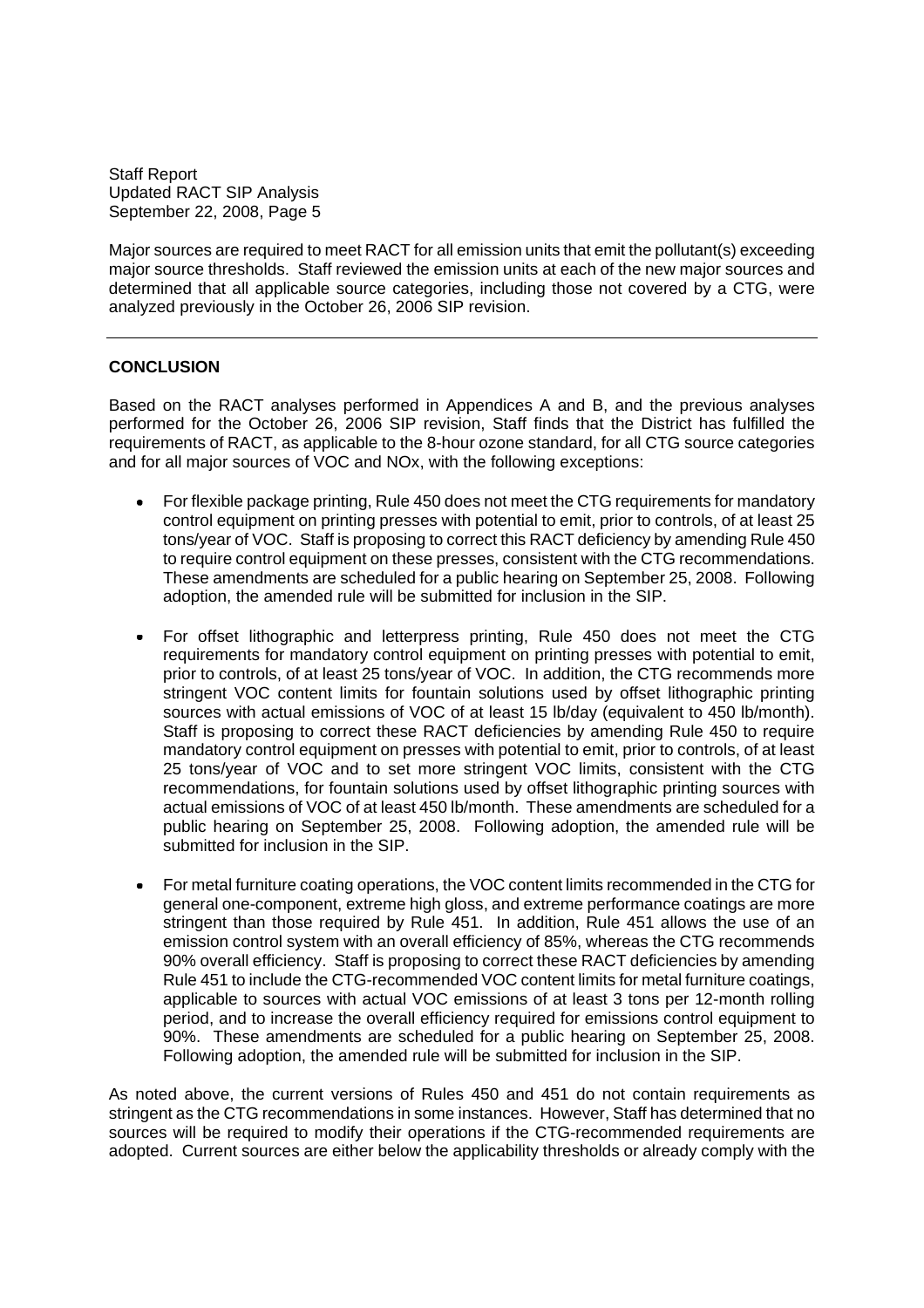CTG requirements.

The District has no sources in the following CTG categories, based on a review of District permitting records, yellow pages, business listings, and the District's enforcement program for unpermitted sources:

- Flat Wood Paneling Coatings
- Paper, Film and Foil Coatings
- Large Appliance Coatings

# **ENVIRONMENTAL REVIEW AND COMPLIANCE**

No sources will be required to modify their operations as a result of the commitments proposed in this SIP revision. Staff has determined that current sources are either below the applicability thresholds of the new requirements or already comply with the new requirements. Therefore, Staff has determined that the adoption of these rule commitments is exempt from the California Environmental Quality Act (CEQA) under Section 15061(b)(3) of the State CEQA Guidelines because it can be seen with certainty that there is no possibility that the activity in question may have a significant adverse effect on the environment.

# **APPENDICES**

Appendix A: RACT Analysis of New CTG Source Categories

Appendix B: RACT Analysis of New Major Sources under a Bump-Up to Severe Nonattainment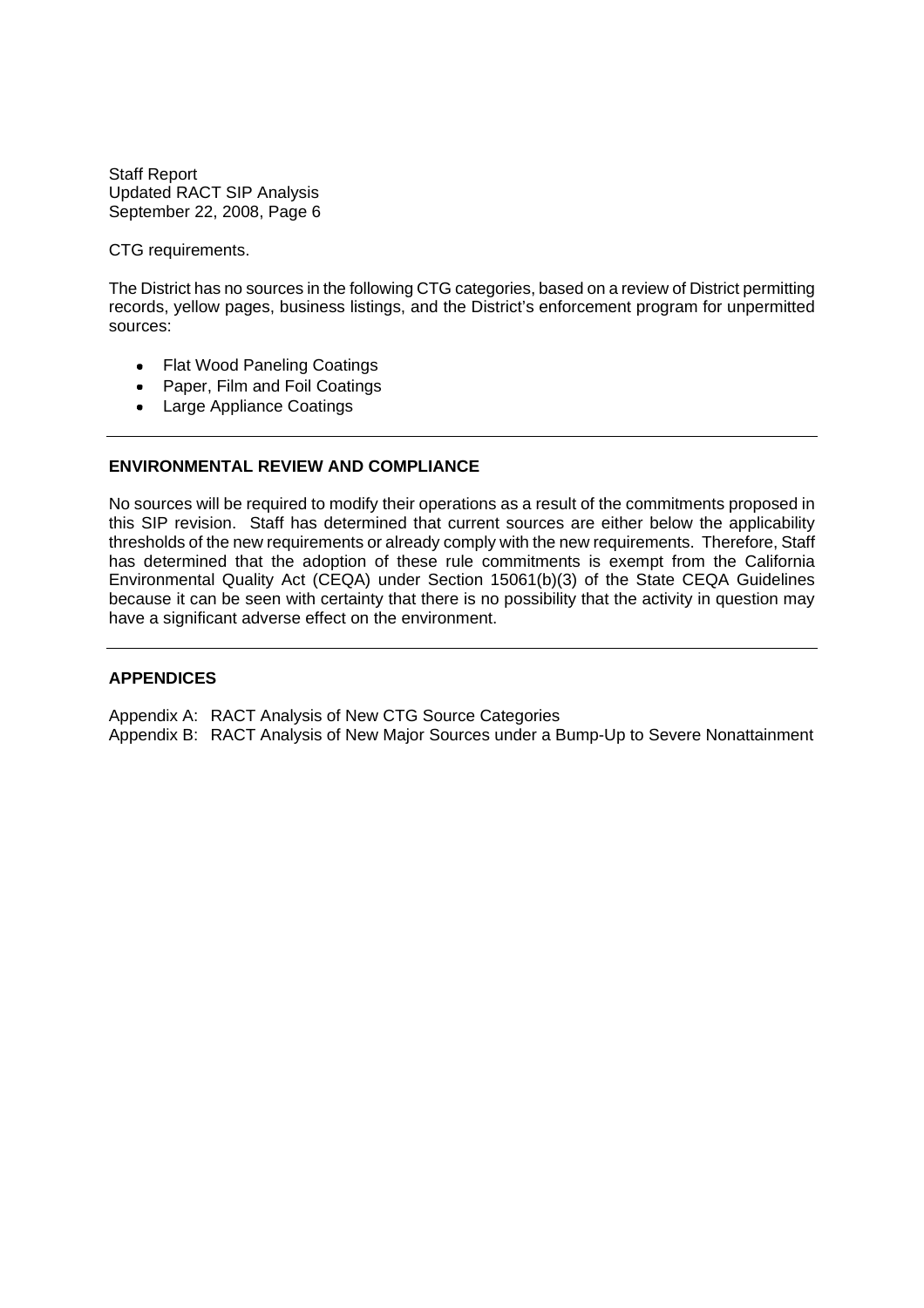# **Appendix A**

# **RACT Analysis of New CTG Source Categories**

| <b>CTG Category</b>                                 | Page<br><b>Number</b> |
|-----------------------------------------------------|-----------------------|
| <b>Flexible Package Printing</b>                    |                       |
| <b>Industrial Cleaning Solvents</b>                 | 11                    |
| <b>Metal Furniture Coatings</b>                     | 15                    |
| <b>Offset Lithographic and Letterpress Printing</b> | 19                    |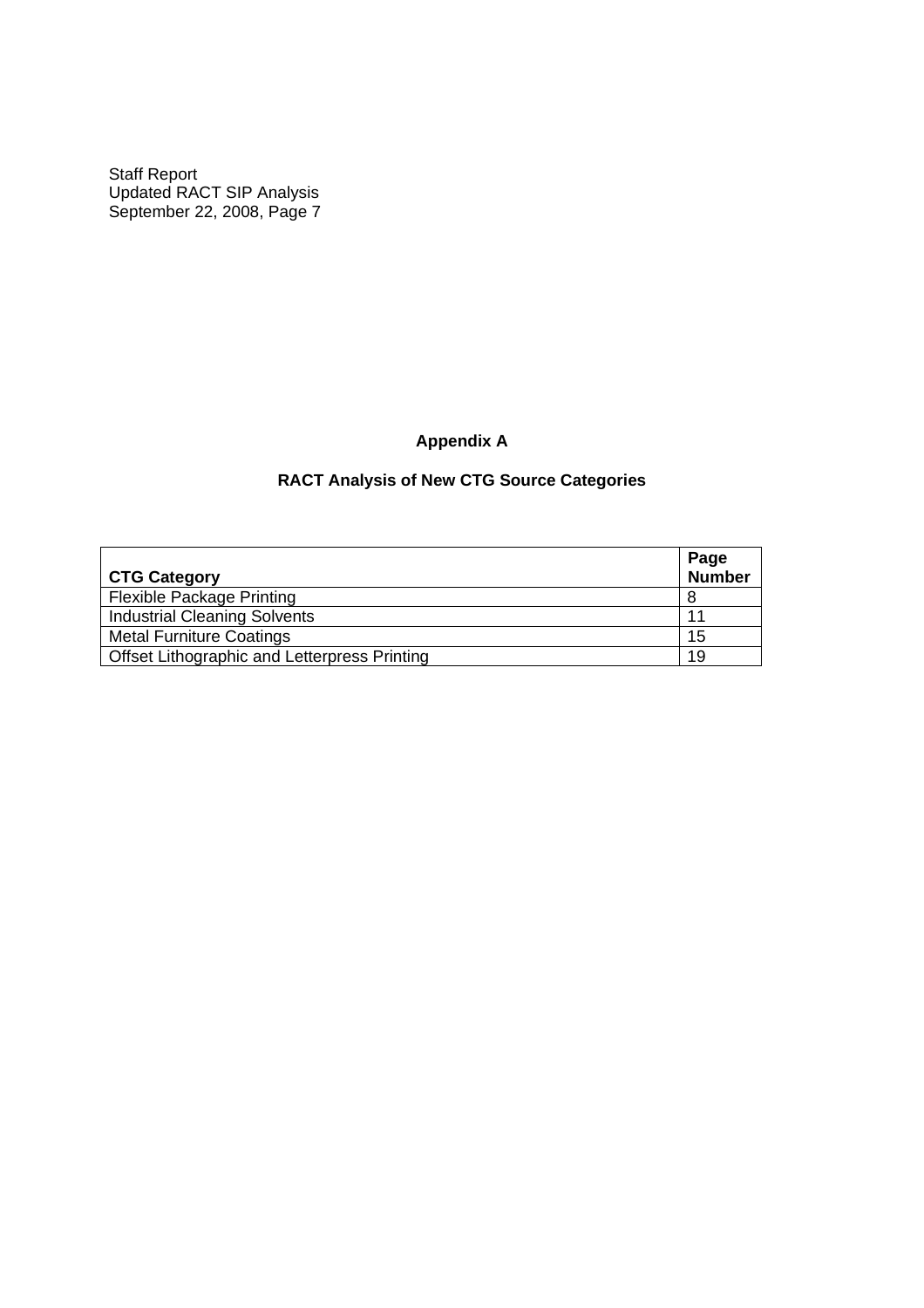# **Category: Flexible Package Printing**

# EPA RACT Guidance

*Control Techniques Guidelines for Flexible Package Printing*, EPA 453/R-06-003, September 2006.

#### Applicability

The CTG applies to flexible package printing operations, which includes printing on items such as bags, pouches, liners, and wraps utilizing paper, plastic, film, aluminum foil, metalized or coated paper or film, or any combination of these materials. The CTG provides control recommendations for reducing VOC emissions from inks, coatings, adhesives and cleaning materials. The control recommendations for inks, coatings, and adhesives apply to printing presses with potential to emit, prior to controls, of at least 25 tons/year of VOC. The control recommendations for cleaning materials apply to facilities with actual emissions, prior to controls, of at least 15 lb/day of VOC from all flexible package printing and cleaning operations.

#### RACT Requirements

The CTG recommends two options for reducing emissions from coatings, inks, and adhesives: emissions control equipment, and low VOC materials.

For emissions control equipment, the recommended control levels in the CTG include the following:

- 65% overall control for a press that was first installed prior to March 14, 1995 and that is controlled by an add-on air pollution control device whose first installation date was prior to the effective date of the State RACT rule.
- 70% overall control for a press that was first installed prior to March 14, 1995 and that is controlled by an add-on air pollution control device whose first installation date was on or after the effective date of the State RACT rule.
- 75% overall control for a press that was first installed on or after March 14, 1995 and that is controlled by an add-on air pollution control device whose first installation date was prior to the effective date of the State RACT rule.
- 80% overall control for a press that was first installed on or after March 14, 1995 and that is controlled by an add-on air pollution control device whose first installation date was on or after the effective date of the State RACT rule.

As an alternative to using emission control equipment, the CTG also recommends limits on the VOC content of materials that are consistent with an 80% reduction in emissions. The recommended VOC content limits are 0.8 kg VOC/kg solids applied or 0.16 kg VOC/kg material applied.

The CTG also recommends work practices to reduce emissions from cleaning materials. These recommendations are to:

- Keep cleaning materials and used shop towels in closed containers,
- Convey cleaning materials from one location to another in closed containers or pipes.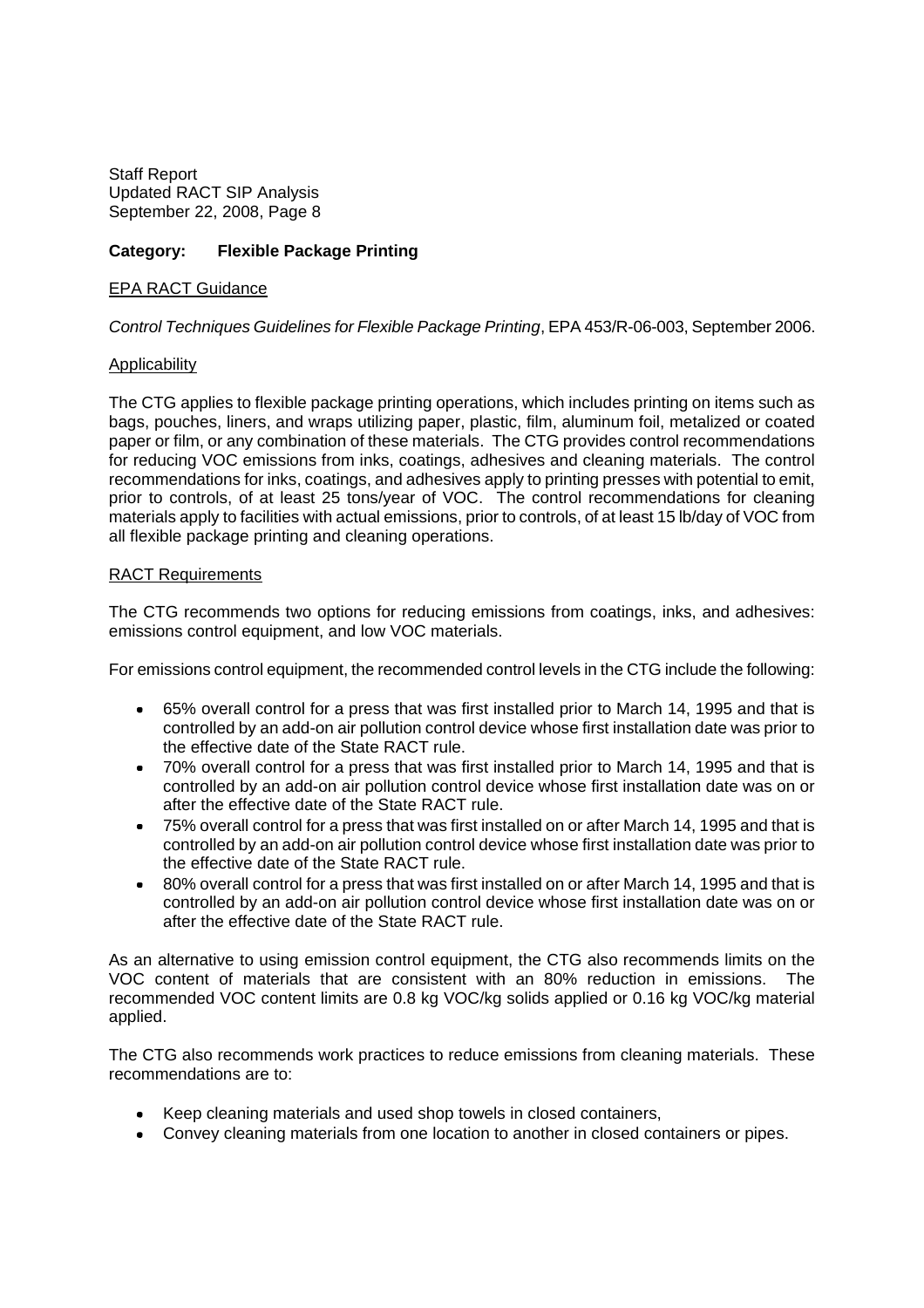# Other Federal Requirements

Subpart FFF of 40 CFR part 60, Standards of Performance for Flexible Vinyl and Urethane Coating and Printing (NSPS) specifies either VOC limitations or VOC percent reductions for rotogravure printing lines used to print or coat flexible vinyl or urethane products. The NSPS requires either of the following: 1) Use inks with VOC content of less than 1.0 kg VOC per kg of ink solids; or 2) reduce VOC emissions with a combined capture and control efficiency of 85 percent.

Subpart KK of 40 CFR part 63 (National Emissions Standards for Hazardous Air Pollutant Emissions from the Printing and Publishing Industry) limits hazardous air pollutant (HAP) emissions as follows:

| <b>Graphic Arts Operation type:</b>                | <b>HAP Emissions standard:</b>                                                                                                                                                                                                                            |
|----------------------------------------------------|-----------------------------------------------------------------------------------------------------------------------------------------------------------------------------------------------------------------------------------------------------------|
| Publication rotogravure printing                   | Limits organic HAP emissions to 8% of                                                                                                                                                                                                                     |
|                                                    | total volatile matter used; or combined                                                                                                                                                                                                                   |
|                                                    | capture and control efficiency of at least                                                                                                                                                                                                                |
|                                                    | 92% of organic HAP used.                                                                                                                                                                                                                                  |
| Packaging rotogravure and flexographic<br>printing | Limit emissions to:<br>No more than 5% of the organic<br>HAP applied; or<br>- No more than 4% of the mass of<br>materials applied; or<br>No more than 20% of the mass of<br>solids applied; or<br>No more than a calculated<br>equivalent allowable mass. |

# SMAQMD Requirements

District Rule 450 (Graphics Arts Operations) applies to graphic arts operations, including screening printing, flexographic printing, lithographic printing and letterpress printing, and any coating or laminating operation associated with flexible packaging material. As noted in the 2006 CTG, flexible package printing is almost entirely conducted by gravure and flexographic printing methods. Although gravure printing is exempt from the requirements of Rule 450, there are no gravure printing operations in the District and the October 26, 2006 SIP revision included a negative declaration for gravure printing.

For flexographic printing, Rule 450 limits the VOC content of inks, adhesives, coatings, and cleaning materials to the following:

- Printing ink: 300 g/l
- Adhesives: 150 g/l
- Coatings: 300 g/l
- Cleaning materials
- General Maintenance/Repair: 72 g/l
- Press Components: 100 g/l and VOC partial pressure of 3 mm Hg at 20 °C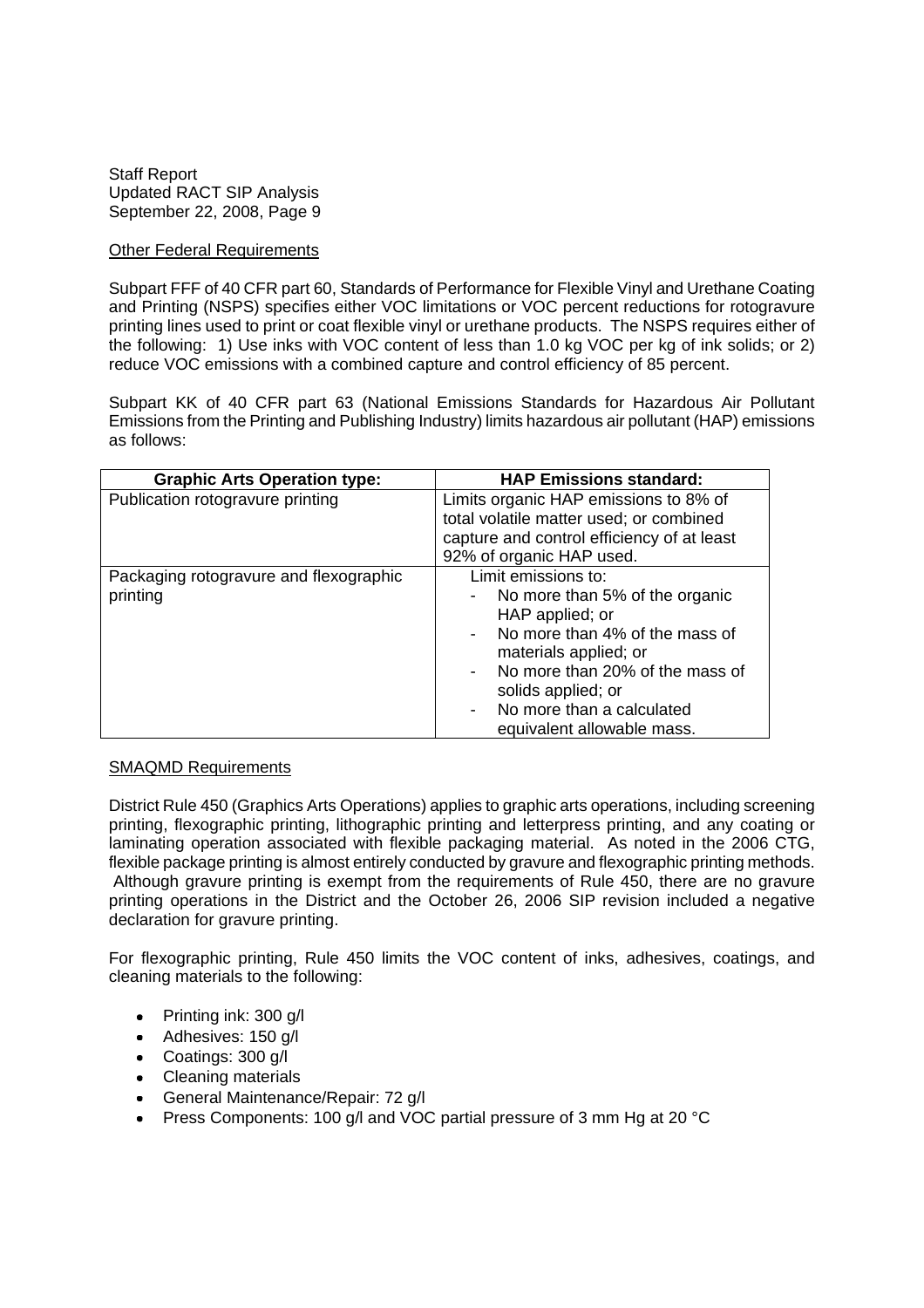As an alternative to the VOC content limits, emissions control equipment may be used provided that the control device efficiency is 95% or more on a mass basis, and the collection efficiency is at least 70%.

Rule 450 also requires that all VOC materials and VOC-containing cloth, sponges, and other materials used for solvent cleaning be stored in closed containers when not in use.

#### SMAQMD Exemptions

Rule 450 does not apply to gravure printing, business and personal printers, and graphic arts sources that have actual emissions of 60 pounds VOC or less per quarter. The VOC limitations do not apply to aerosol adhesives used by 1) screen printing operations, provided the adhesive complies with the VOC limits specified under Section 300 of District Rule 460 – ADHESIVES AND SEALANTS; or 2) graphic arts operations that have facility VOC emissions less than 660 pounds per month.

#### **Conclusion**

Rule 450 is not as stringent as the 2006 CTG for Flexible Package Printing for presses with potential to emit, prior to controls, of at least 25 tons/year of VOC. The VOC limits for inks, adhesives, and coatings in Rule 450 are higher than the CTG-recommended limit of 0.16 lb VOC/kg material, and Rule 450 does not require control equipment for these sources. Staff is proposing to correct the RACT deficiency by amending Rule 450 to include the following control device requirements for presses used in flexible package printing with potential to emit, prior to controls, of at least 25 tons/year of VOC:

- 70% overall efficiency for a press that was first installed prior to March 14, 1995.  $\bullet$
- 80% overall efficiency for a press that was first installed on or after March 14, 1995.

The CTG-recommended control efficiencies for control devices installed prior to the date of adoption are not applicable because there are currently no flexible package printing presses within the District that have installed control devices.

In addition, Staff is proposing to include the recommended work practice requirements to keep cleaning materials and used shop towels in closed containers, and to convey cleaning materials from one location to another in closed containers or pipes.

Staff has proposed the amendment of Rule 450 at a public hearing scheduled for September 25, 2008. Staff has determined that these amendments will not affect any existing sources within the District because current sources are either below the applicability thresholds of the new requirements or already comply with the new requirements.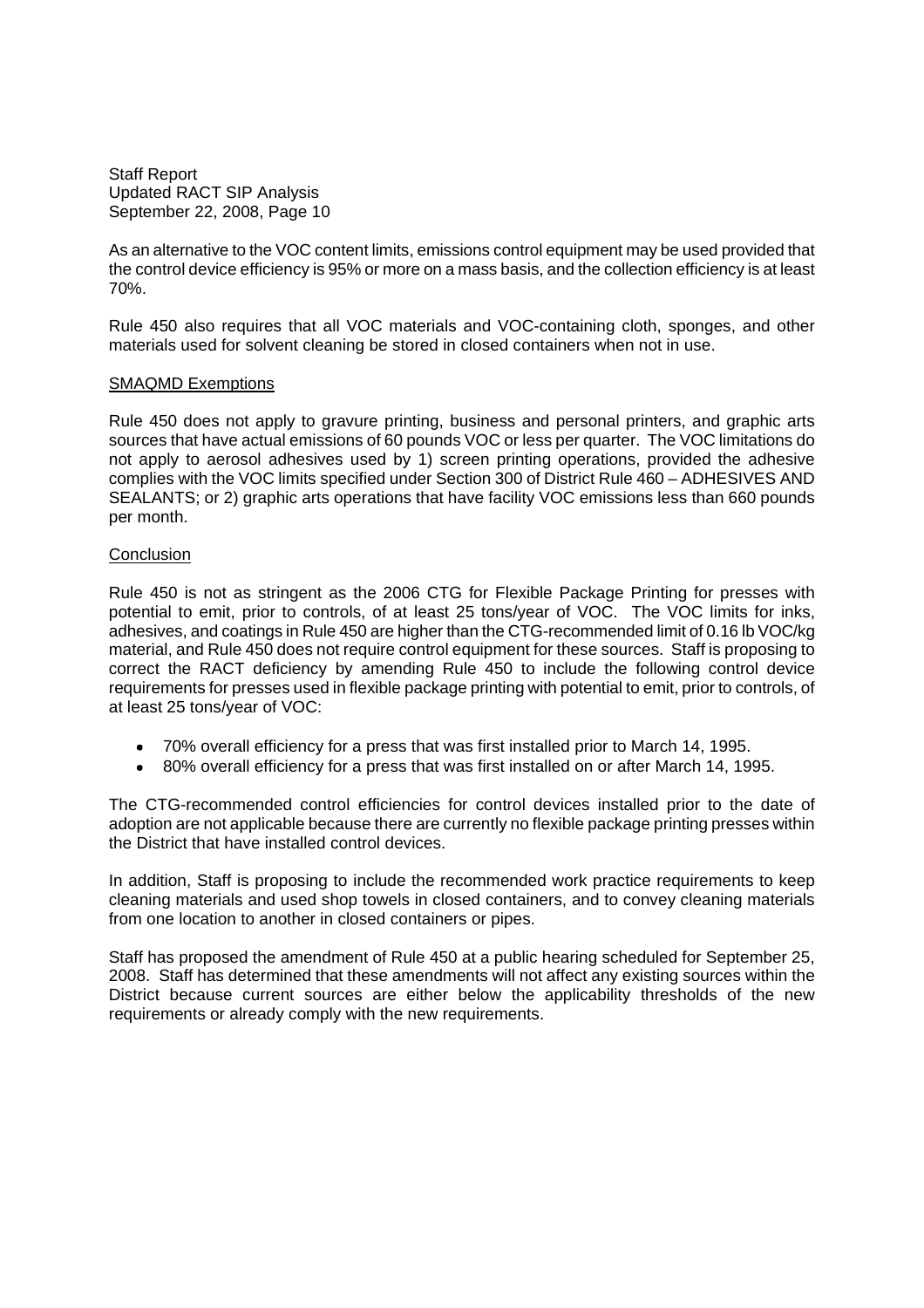# **Category: Industrial Cleaning Solvents**

# EPA RACT Guidance

*Control Techniques Guidelines: Industrial Cleaning Solvents*, EPA 453/R-06-001, September 2006.

Alternative Control Technique (ACT) Document *– Industrial Cleaning Solvents*, EPA 453/R-94-015, February 1994.

#### Applicability

The CTG and ACT apply to industries that use organic solvents for cleaning units operations, such as mixing vessels (tanks), spray booths, and parts cleaners. The CTG applies to facilities that emit at least 15 lb/day of VOC before considering controls. The cleaning activities for removal of foreign material from substrate being cleaned include activities such as wiping, flushing, or spraying. However, the CTG does not apply to specific industries with solvent cleaning operations that are covered by other source specific EPA RACT guidance (e.g., aerospace coating, lithographic/letterpress printing, etc.). In addition, the CTG does not apply to janitorial supplies used for cleaning offices, bathrooms, and other similar areas.

#### RACT Requirements

The CTG recommends adopting measures to control emissions of VOC from the use, storage, and disposal of industrial solvents. These measures include 1) work practice standards, 2) limitation of VOC content on the cleaning material, and 3) an optional alternative limit on the composite vapor pressure of the cleaning materials.

- 1. Work Practices Standards:
	- Covering open containers and used applicators;
	- Minimizing air circulation around cleaning operations;
	- Properly disposing of used solvent and shop towels; and  $\bullet$
	- Implementing equipment practices that minimize emissions (e.g., keeping parts cleaner covered, maintaining cleaning equipment to repair solvent leaks, etc.)
- 2. VOC Content Limit:

Generally applicable VOC content limit of 50 grams VOC per liter (0.42 lb/gal) of cleaning material for each of the cleaning unit operation listed below, unless the emissions are controlled by an emission control system with an overall efficiency of at least 85 percent:

- $\bullet$ Spray gun cleaning
- Spray booth cleaning
- Large manufactured components cleaning
- Parts cleaning
- Equipment cleaning
- Line cleaning
- Floor cleaning
- Tank cleaning
- Small manufacture components cleaning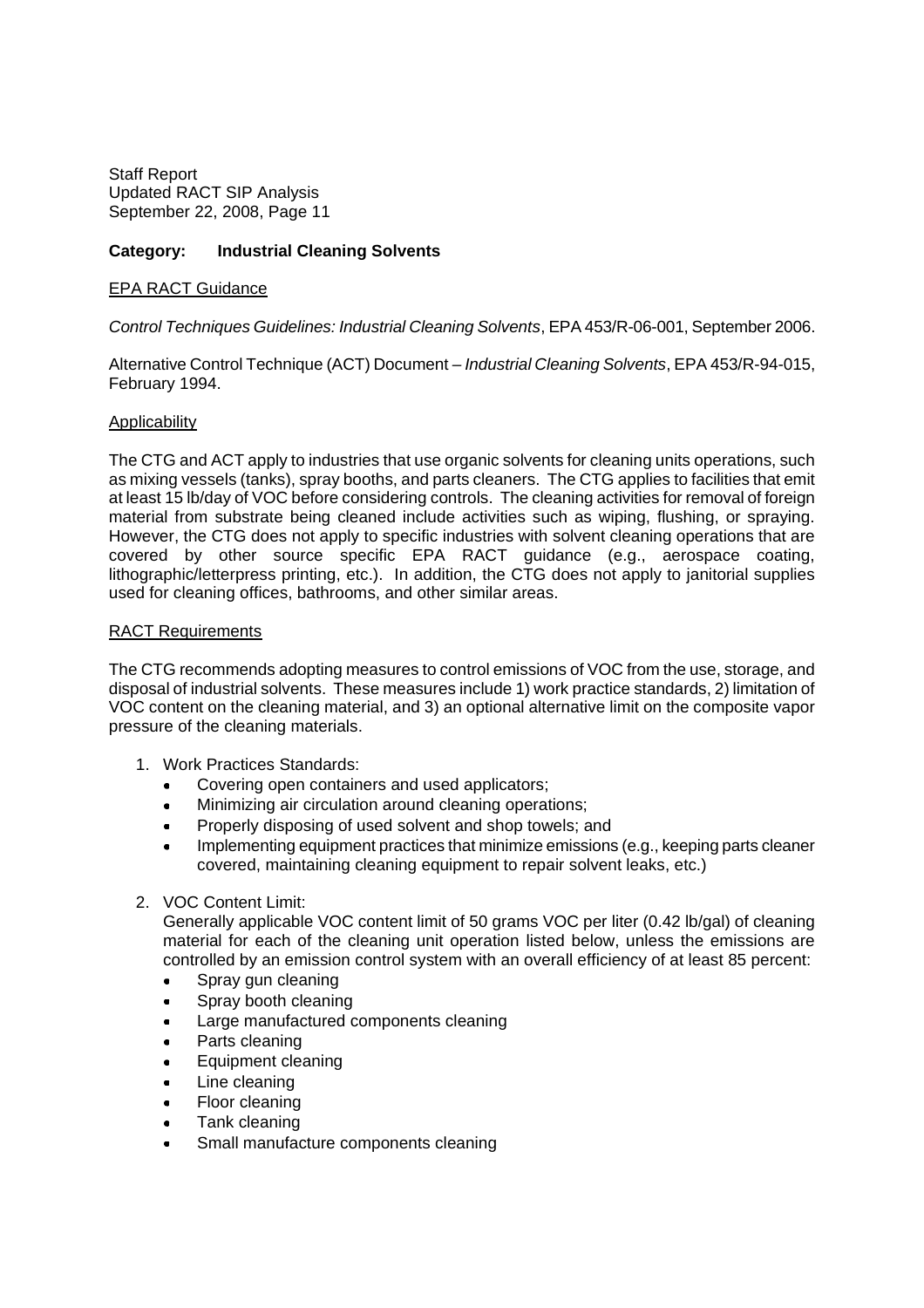- 3. Alternative Composite Vapor Pressure Limit:
	- $\bullet$  8 mm Hg at 20 °C (as a replacement for the 50 g/l VOC content limit)
- 4. Recommended Exclusions (Covered by Other CTGs):
	- Aerospace coatings;
	- Wood furniture coatings;
	- Shipbuilding and repair coatings;
	- Flexible packaging printing materials;
	- Lithographic printing materials;
	- Letterpress printing materials;
	- Flat wood paneling coatings;
	- Large appliance coatings;
	- Metal furniture coatings;
	- Paper film and foil coating;
	- Plastic parts coatings;
	- Miscellaneous metals parts coatings;
	- Fiberglass boat manufacturing materials:
	- Miscellaneous industrial adhesives; and
	- Auto and light-duty truck assembly coatings.
- 5. Recommended Exclusions (Based on Bay Area AQMD Rule 8-4 Exemptions)
	- **Electrical and electronic components:**
	- Precision optics:
	- Numismatic dies:
	- Stripping of cured inks, coatings, and adhesives;
	- Cleaning of resin, coating, ink, and adhesive mixing, molding, and application equipment;
	- Research and development laboratories;
	- Medical device or pharmaceutical manufacturing; and
	- Performance or quality assurance testing of coatings, inks, or adhesives.
- 6. Recommended Exclusions (Based on inclusion in other Bay Area AQMD Rules)
	- Architectural coating;
	- Metal container, closure, and coil coating;
	- Paper, fabric, and film coating;
	- Light and medium duty motor vehicle assembly plants;
	- Surface coating of metal furniture and large appliances;
	- Surface coating of miscellaneous metal parts and products;
	- Graphic arts printing and coating operations;
	- Coating of flat wood paneling and wood flat stock:
	- Magnet wire coating operations;
	- Aerospace assembly and component coating operations;
	- Semiconductor wafer fabrication operations:
	- Surface coating of plastic parts and products;
	- Wood products coating;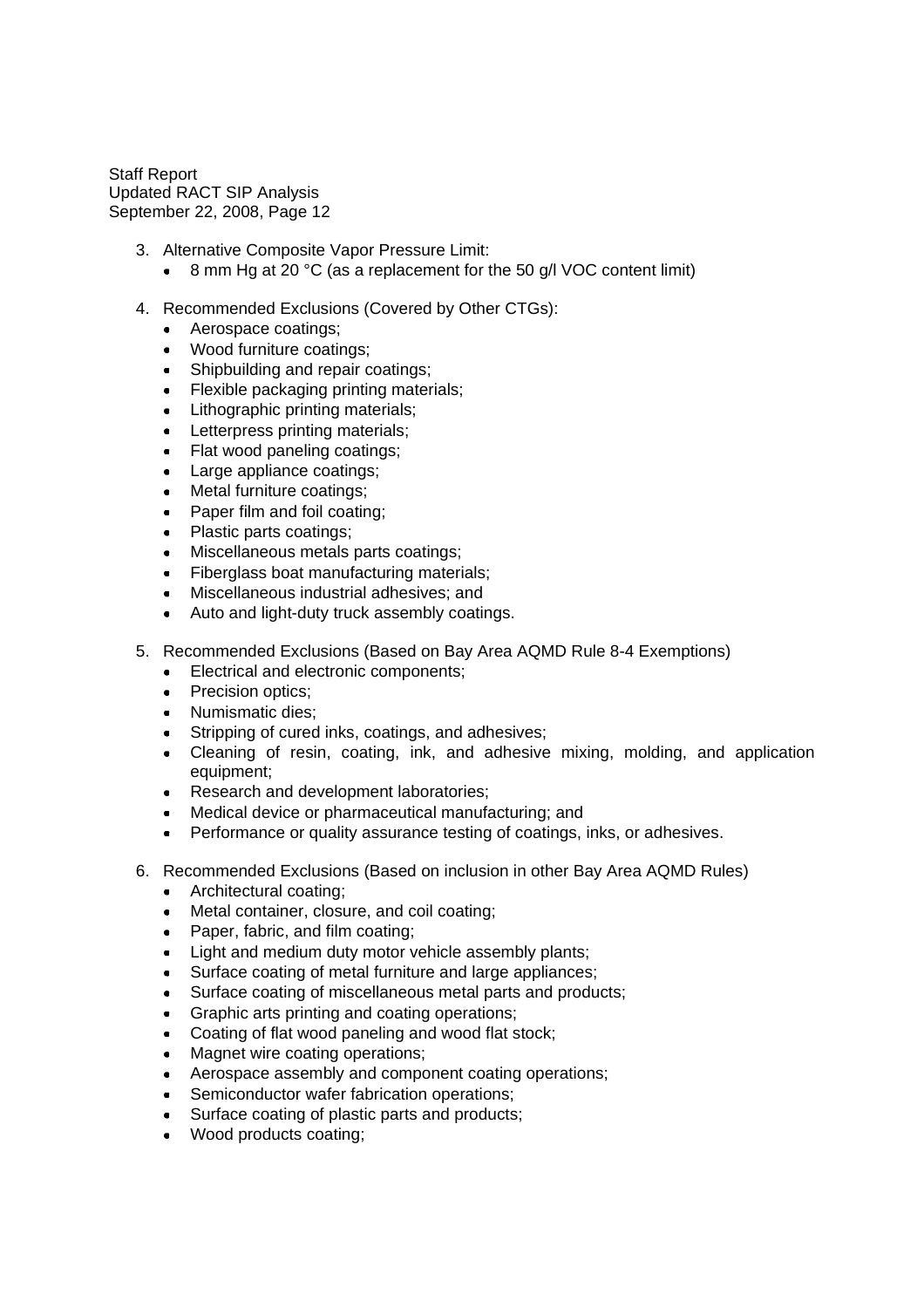- Coating, ink, and adhesive manufacturing;
- Flexible and rigid disc manufacturing;
- Marine vessel coating;
- Motor vehicle and mobile equipment coating operations; and
- Polyester resin operations.

The ACT does not evaluate or recommend specific work practice standards or emissions limits. The ACT document specifies an environmental management program for reducing VOC emissions from industrial cleaning solvents. The program consists of solvent accounting and plant management actions. The accounting practices raise awareness of solvent use practices by measuring and recording the use and cost of all cleaning solvents used at a facility. The knowledge gained from the solvent accounting practices would be used by facility managers to develop techniques for reducing emissions (e.g., alternative cleaning solutions, work practice standards and equipment changes to reduce solvent use, and use of control devices).

#### Other Federal Requirements

No other Federal requirements have been established for this category.

#### SMAQMD Requirements

District Rule 466 (Solvent Cleaning) implements the recommendations of the CTG by specifying work practices standards and limiting VOC content for cleaning solvents. Rule 466 applies to users and sellers of VOC cleaning materials and to persons that store and dispose of VOC-containing materials used in solvent cleaning.

Rule 466 requires operators performing cleaning operations to follow specific work practices standards to minimize the evaporation of solvents. Some work practice standards include cleaning within closed containers, keeping container closed during non-operation, keeping solvents stored in a closed containers, and properly disposing spent solvents. Rule 466 also specifies a VOC content limit of 50 g/liter of solvent (including water and exempt solvents) for general purposes, such as wipe cleaning and maintenance cleaning. In addition, Rule 466 includes requirements to limit VOC content for cleaning solvents used on specific substrates that are recommended for exclusion by the CTG (e.g., electrical/electronic components, medical devices and pharmaceuticals).

As an alternative to meeting the VOC content, cleaning device, and cleaning method standards, Rule 466 allows the use of a vent system that collects at least 90 percent of the mass emissions generated by the solvent cleaning operations and a control device that meets either a 95-percent control efficiency or achieves and outlet concentration less than 50 parts per million as carbon.

# SMAQMD Exemptions

District Rule 466 exempts solvent cleaning operations that that are covered under the following District rules:

- Rule 444 (Petroleum Solvent Dry Cleaning);
- Rule 450 (Graphic Arts Operations);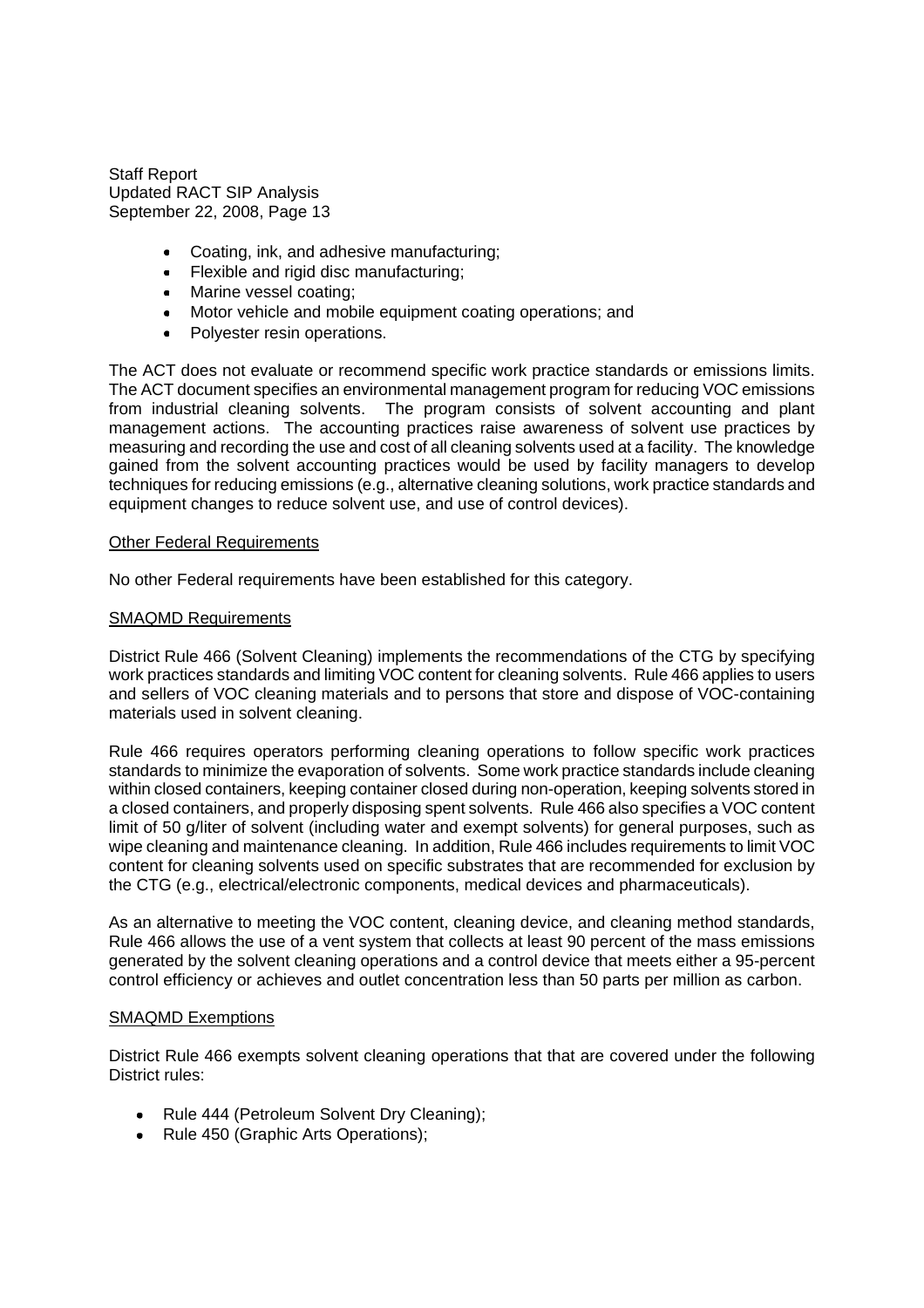- Rule 451 (Surface Coating Of Miscellaneous Metal Parts and Products);  $\bullet$
- Rule 452 (Can Coating);
- Rule 454 (Degreasing Operations);
- Rule 456 (Aerospace Assembly and Component Coating Operations);
- Rule 459 (Automotive, Truck and Heavy Equipment Refinishing Operations);
- Rule 460 (Adhesives and Sealants):
- Rule 463 (Wood Products Coating):
- Rule 464 (Organic Chemicals Manufacturing Operations); and
- Rule 465 (Polyester Resin Operations).

Rule 466 also exempts the following solvent cleaning operations:

- Cleaning of solar cells, laser hardware, scientific instruments, and high-precision optics;
- Cleaning of cotton swabs to remove cottonseed oil before cleaning of high-precision optics;
- Cleaning of paper-based gaskets and clutch assemblies where rubber is bonded to metal by means of an adhesive;
- Cleaning of application equipment used to apply coatings on satellites and radiation effect coatings;
- Cleaning of electrostatic coating application equipment; and
- Janitorial cleaning, including graffiti removal.
- Cleaning of sterilization ink indicating equipment if the solvent usage is less than 1.5 gallons per day; and
- Cleaning with aerosol if 160 fluid ounces or less of aerosol product are used per day, per  $\bullet$ stationary source.

# **Conclusion**

District Rule 466 establishes VOC content limits and work practice standards that are equivalent to or more stringent than the CTG guidance for RACT, and the exemptions in Rule 466 are consistent with the CTG recommendations. Rule 466 also establishes VOC content limits and work practice standards that conform to the types of management practices identified in the ACT document. Therefore, Rule 466 satisfies the RACT requirement for this source category.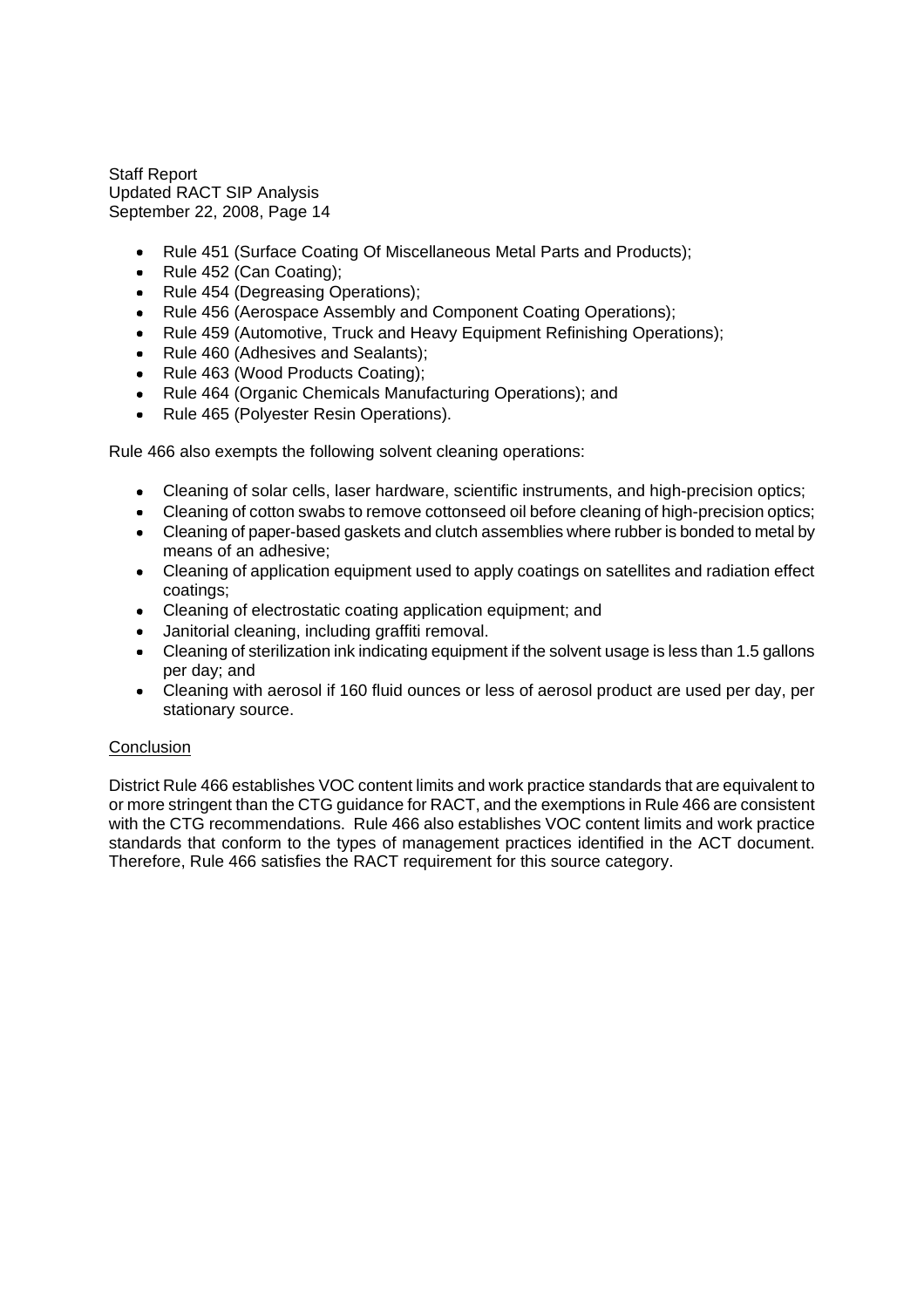# **Category: Metal Furniture Coatings**

# EPA RACT Guidance

*Control Techniques Guidelines for Metal Furniture Coatings*, EPA 453/R-07-005, September 2007.

# Applicability

The CTG applies to each metal furniture surface coating unit at a facility where the total actual VOC emissions from all such operations, including related cleaning activities, are at least 15 lb/day (or an equivalent level such as 3 tons per 12-month rolling period) before consideration of controls.

# RACT Requirements

The CTG specifies three alternative methods to reduce VOC emissions from metal furniture coatings: lower VOC limits, add-on controls, or a combination of lower VOC limits and add-on controls. The CTG also recommends work practices and application methods. Various exemptions are also recommended. Specific CTG requirements are detailed below.

# *Metal furniture coatings VOC content limits*

|                              | <b>VOC CONTENT: Grams/Liter</b><br>(Lbs/Gal)<br>excluding water and exempt<br>compounds |              |  |
|------------------------------|-----------------------------------------------------------------------------------------|--------------|--|
| <b>COATING TYPE</b>          | <b>AIR DRIED</b>                                                                        | <b>BAKED</b> |  |
| General, One-Component       | 275(2.3)                                                                                | 275(2.3)     |  |
| General, Multi-Component     | 340(2.8)                                                                                | 275(2.3)     |  |
| <b>Extreme High Gloss</b>    | 340(2.8)                                                                                | 360(3.0)     |  |
| <b>Extreme Performance</b>   | 420 (3.5)                                                                               | 360(3.0)     |  |
| <b>Heat Resistant</b>        | 420 (3.5)                                                                               | 360 (3.0)    |  |
| Metallic                     | 420 (3.5)                                                                               | 420 (3.5)    |  |
| <b>Pretreatment Coatings</b> | 420 (3.5)                                                                               | 420 (3.5)    |  |
| Solar Absorbent              | 420 (3.5)                                                                               | 360 (3.0)    |  |

# *Add-On Control Requirements*

The CTG recommends an overall control efficiency of 90% for metal furniture coating operations.

# *Work Practices*

- Store all VOC-containing materials and used shop towels in closed containers
- Ensure that mixing and storage containers used for VOC-containing materials are kept closed at all times except when depositing or removing these materials
- Minimize spills of VOC-containing materials
- Convey VOC-containing materials from one location to another in closed containers or pipes
- Minimize VOC emission from cleaning of storage, mixing, and conveying equipment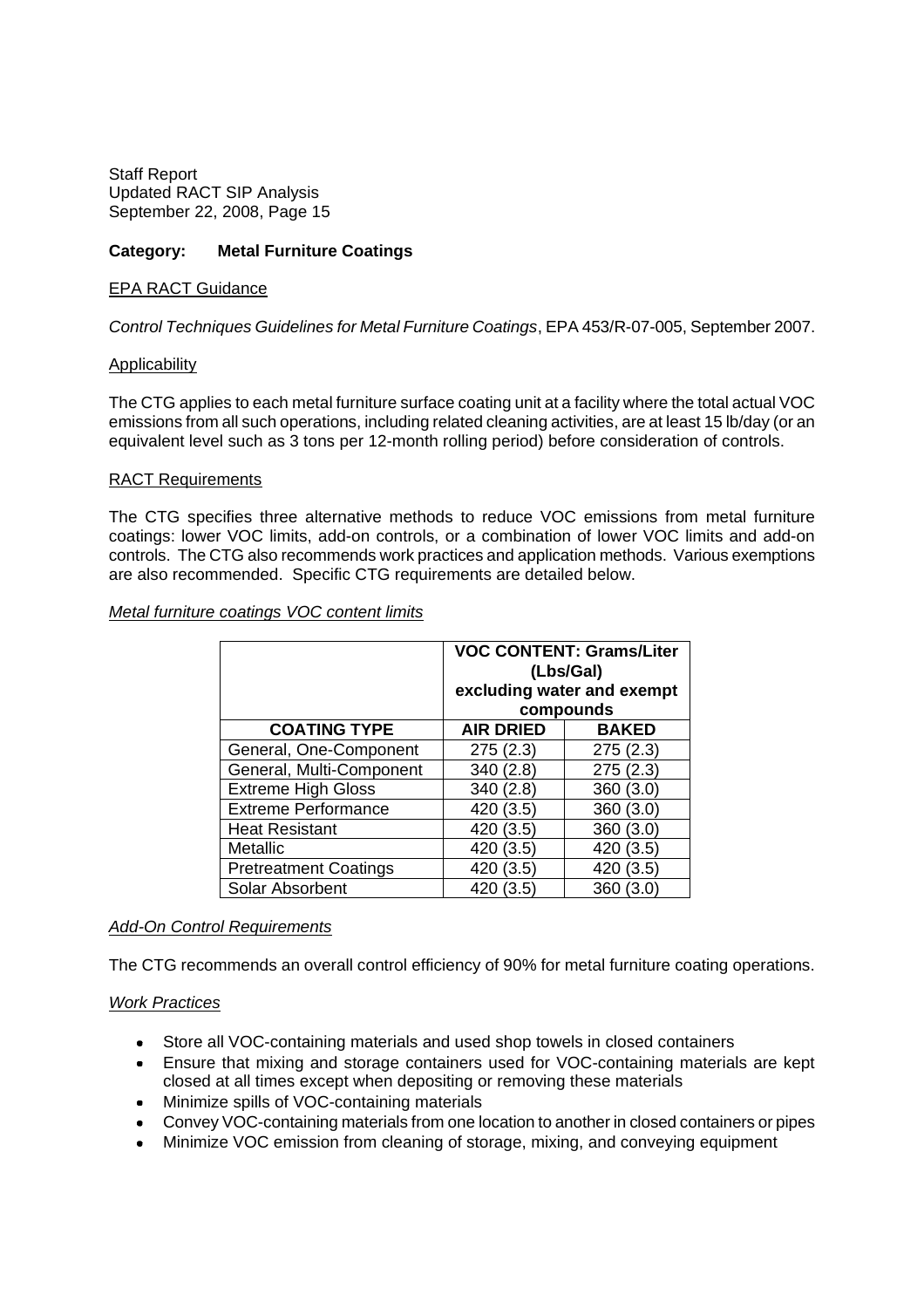# *Application Methods*

The following application methods are recommended:

- Electrostatic application
- HVLP spray
- Flow coat
- Roller coat
- Dip coat, including electrodeposition
- Other coating application methods capable of achieving a transfer efficiency equivalent or better than that achieved by HVLP spraying

#### *Recommended exemptions*

The CTG recommends the following types of coatings and coating operations be exempt from the recommended VOC content limits:

- Stencil coatings
- Safety-indicating coatings
- Solid-film lubricants
- Electric-insulating and thermal-conducting coatings
- Touch-up and repair coatings
- Coating application utilizing hand-held aerosol cans

# SMAQMD Requirements

District Rule 451, Surface Coating of Miscellaneous Metal Parts and Products, sets VOC content limits for metal parts and products coatings, including metal furniture coatings, as shown in the table below:

|                                              | <b>VOC Limits</b><br>g/liter,<br>less water and exempt compounds<br>(Ibs/gallon) |                               |
|----------------------------------------------|----------------------------------------------------------------------------------|-------------------------------|
| Coating                                      | Air Dried {CTG}                                                                  | <b>Baked {CTG}</b>            |
| Aluminum coating for window frames and       | 420 (3.5)                                                                        | 420(3.5)                      |
| door frames                                  |                                                                                  |                               |
| Camouflage                                   | 420 (3.5)                                                                        | 360(3.0)                      |
| <b>Electrical Insulating</b>                 | 340(2.8)                                                                         | 275(2.3)                      |
| <b>Extreme High Gloss</b>                    | $\{340 (2.8)\}$<br>420<br>(3.5)                                                  | $(3.0)$ {360 $(3.0)$ }<br>360 |
| <b>Extreme Performance</b>                   | $(3.5)$ {420 (3.5)}<br>420                                                       | 420<br>$(3.5)$ {360 $(3.0)$ } |
| <b>Heat Resistant</b>                        | $\{420(3.5)\}$<br>420 (3.5)                                                      | $(3.0)$ {360 $(3.0)$ }<br>360 |
| Metallic Iridescent                          | 420 (3.5) {420 (3.5)}                                                            | 420<br>$(3.5)$ {420 (3.5)}    |
| Non-skid                                     | 420(3.5)                                                                         | 360(3.0)                      |
| <b>Prefabricated Architectural Component</b> | 420 (3.5)                                                                        | 275(2.3)                      |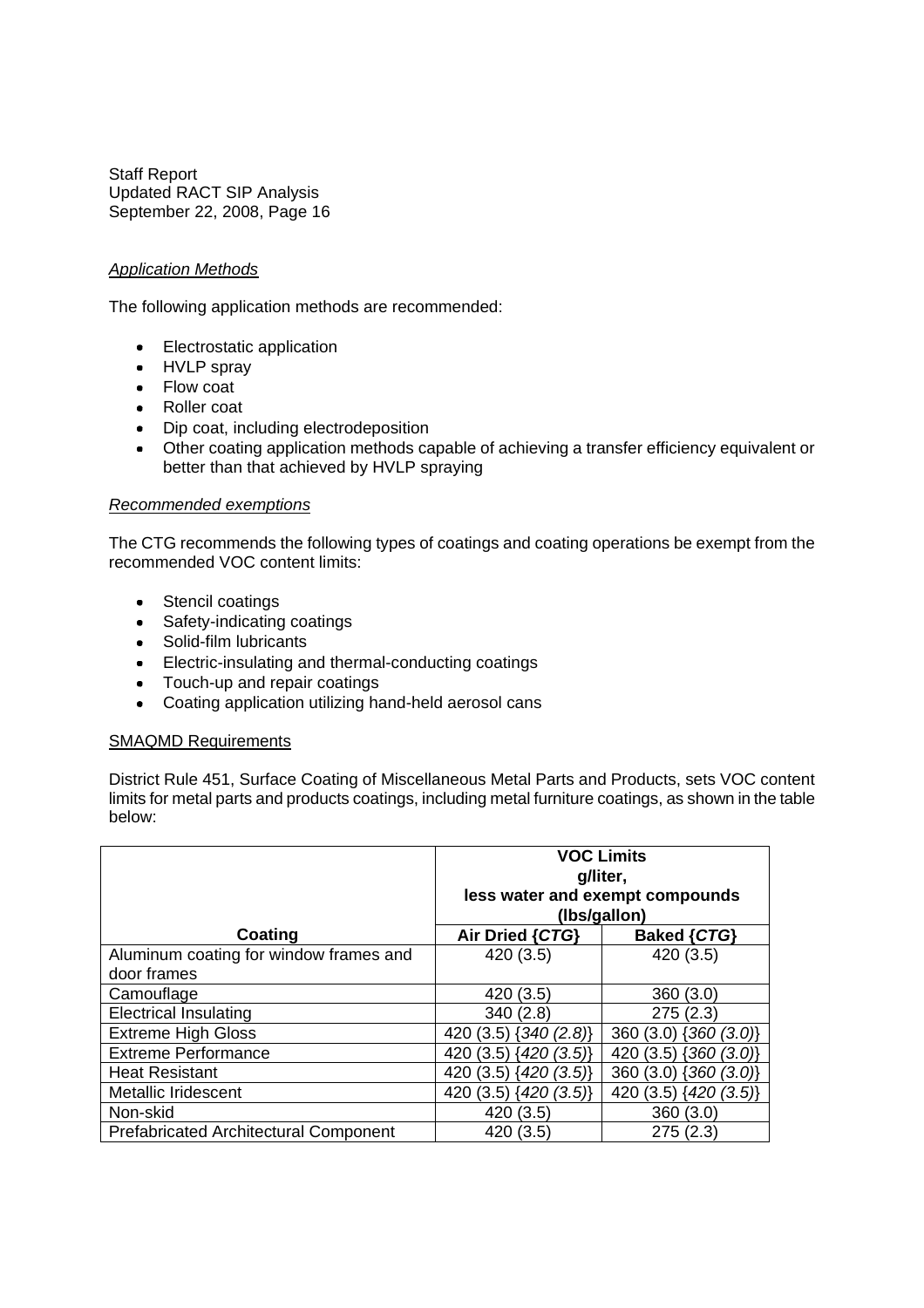|                          | <b>VOC Limits</b><br>g/liter,<br>less water and exempt compounds<br>(Ibs/gallon) |                           |
|--------------------------|----------------------------------------------------------------------------------|---------------------------|
| Coating                  | Air Dried {CTG}                                                                  | <b>Baked {CTG}</b>        |
| Pretreatment wash primer | 420 (3.5) $\{420 (3.5)\}$                                                        | 420 (3.5) $\{420 (3.5)\}$ |
| Silicone release coating | 420 (3.5)                                                                        | 420 (3.5)                 |
| Solar Absorbent          | 420 (3.5) {420 (3.5)}                                                            | 360 (3.0) {360 (3.0)}     |
| All other coatings       | 340(2.8)                                                                         | 275 (2.3) {275 (2.3)}     |
|                          | {1-comp. 275 (2.3),                                                              |                           |
|                          | 2-comp. 340 (2.8)                                                                |                           |

- Coating removers (strippers): no more than 200 g VOC/liter of material (1.7 lb/gal).
- High efficiency applications equipment (e.g., HVLP, roll coater, dip coater, flow coater, electrodeposition).
- Work practices for material storage and equipment cleaning.
- Product cleaning or surface prep solvents: no more than 72 g VOC/liter of material (0.6) lb/gal).

# SMAQMD Exemptions

Rule 451 exempts facilities that use 55 gallons of coatings per year, consistent with the EPA Region IX "Little Bluebook" (*Guidance Document for Correcting Common VOC & Other Rule Deficiencies*, April 1, 1991, revised August 21, 2001). Rule 451 also exempts 200 gallons per year, per stationary source, of coating applied to aluminum window and door frames, and 200 gallons per year, per stationary source, of pretreatment wash primer.

# **Conclusion**

In the October 26, 2006 SIP Revision, Rule 451 was compared to the 1977 CTG for Surface Coating of Metal Furniture, and Staff concluded that the RACT requirements were satisfied at that time. However, Rule 451 is not as stringent as the 2007 CTG. In particular, the VOC content limits recommended in the CTG for general one-component, extreme high gloss, and extreme performance coatings are more stringent than those required by Rule 451. In addition, Rule 451 allows the use of an emission control system with an overall efficiency of 85%, whereas the CTG recommends 90% overall efficiency.

Staff is proposing to correct these RACT deficiencies by amending Rule 451 to include the following VOC content limits for metal furniture coatings, applicable to sources with actual VOC emissions of at least 3 tons per 12-month rolling period):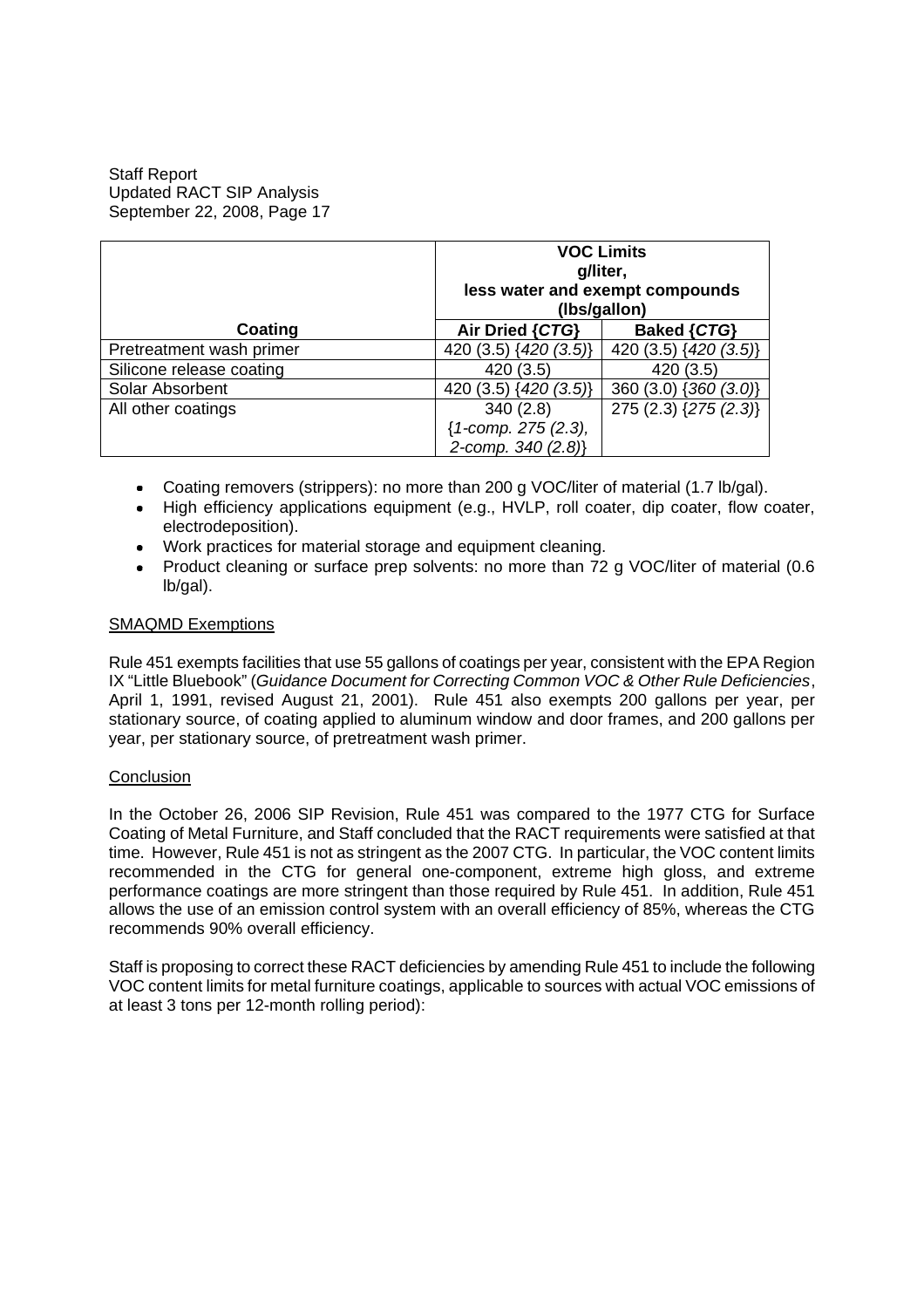|                                    | <b>VOC CONTENT:</b><br><b>Grams/Liter (Lbs/Gal) less</b><br>water and exempt<br>compounds |              |
|------------------------------------|-------------------------------------------------------------------------------------------|--------------|
| <b>COATING</b><br><b>CATEGORY</b>  | <b>AIR DRIED</b>                                                                          | <b>BAKED</b> |
| General, Multi-<br>Component       | 340(2.8)                                                                                  | 275(2.3)     |
| <b>Extreme High Gloss</b>          | 340 (2.8)                                                                                 | 360(3.0)     |
| Extreme<br>Performance             | 420 (3.5)                                                                                 | 360(3.0)     |
| <b>Heat Resistant</b>              | 420 (3.5)                                                                                 | 360 (3.0)    |
| Metallic/Iridescent                | 420 (3.5)                                                                                 | 420 (3.5)    |
| <b>Pretreatment Wash</b><br>Primer | 420 (3.5)                                                                                 | 420 (3.5)    |
| Solar Absorbent                    | 420<br>(3.5)                                                                              | 360<br>(3.0) |
| <b>All Other Coatings</b>          | 275 (2.3)                                                                                 | 275(2.3)     |

Staff also is proposing to increase the overall efficiency requirement for control devices to 90%, consistent with the 2007 CTG, and to eliminate the 200 gallon/year exemptions for pretreatment wash coatings and aluminum window and door frame coatings. The proposed amendment of Rule 451 is scheduled for a public hearing on September 25, 2008. Staff has determined that these amendments will not affect any existing sources within the District because current sources are either below the applicability thresholds of the new requirements or already comply with the new requirements.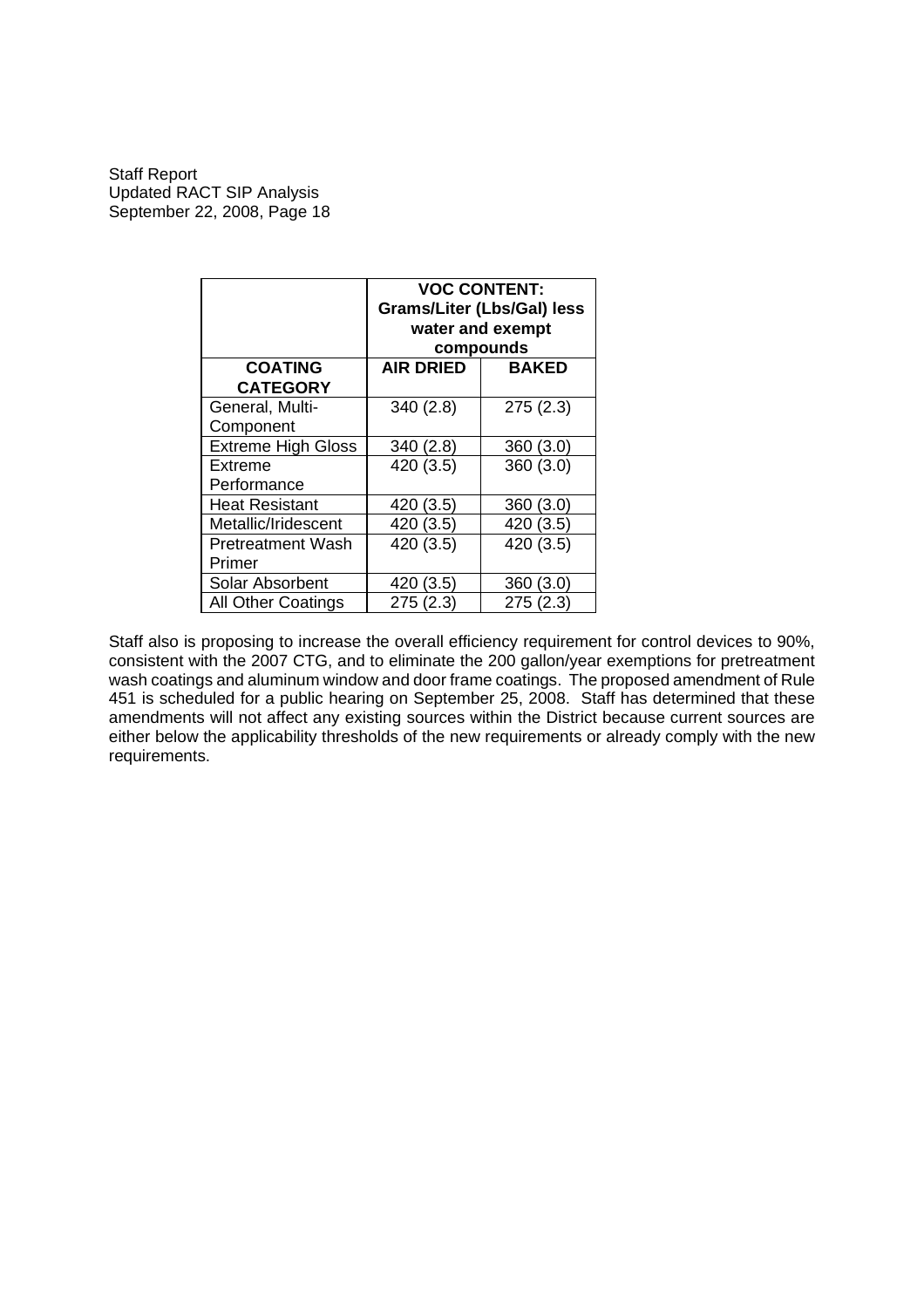# **Category: Offset Lithographic and Letterpress Printing**

# EPA RACT Guidance

*Control Techniques Guidelines for Offset Lithographic Printing and Letterpress Printing*, EPA 453/R-06-002, September 2006.

#### Applicability

The CTG applies to offset lithographic printing and letterpress printing. The CTG provides control recommendations for reducing VOC emissions stemming from the use of fountain solutions, cleaning materials, and inks in offset lithographic printing and cleaning materials and inks in letterpress printing. The requirements for fountain solutions do not apply to offset lithographic printing operations with less than or equal to 15 pounds per day of actual VOC emissions. The requirements for control equipment do not apply to presses with potential to emit less than 25 tons of VOC per year, prior to controls.

#### RACT Requirements

#### *Emissions Control Equipment for Heatset Presses*

The CTG recommends the use of emissions control equipment to reduce emissions of VOC from inks used in heatset web offset lithographic and heatset letterpress printing for presses with potential to emit from the dryer, prior to controls, of at least 25 tons/year of VOC. The recommended levels of control are as follows:

- The recommended level of control for VOC emissions from heatset dryers is 90 percent control efficiency for a control device whose first installation date was prior to the effective date of a State RACT rule, which was issued after the date of this CTG.
- The recommended level of control for VOC emissions from heatset dryers is 95 percent  $\bullet$ control efficiency for a control device whose first installation date was on or after the effective date of the State RACT rule, which was issued after the date of this CTG.
- To accommodate situations where the inlet VOC concentration is so low that a 90 or 95 percent efficiency may not be achievable, it is recommended that an alternative requirement be specified for the control device outlet concentration to be no more than 20 ppmv as hexane on a dry basis.

# *Fountain Solution VOC Content Limits*

The CTG recommends VOC limits for fountain solutions used in offset lithographic printing for sources where the total actual emissions of VOC from all offset lithographic printing operations at the stationary source are at least 15 lb/day (or an equivalent level), prior to control. The recommended limits are:

- Heatset Web Offset Lithographic Printing: 1.6% alcohol by weight (or 3% if chilled)
- Sheet-fed Offset Lithographic Printing: 5% alcohol by weight (or 8.5% if chilled)
- Coldset Web Offset Lithographic Printing: 5% percent alcohol substitute by weight and no alcohol in the fountain solution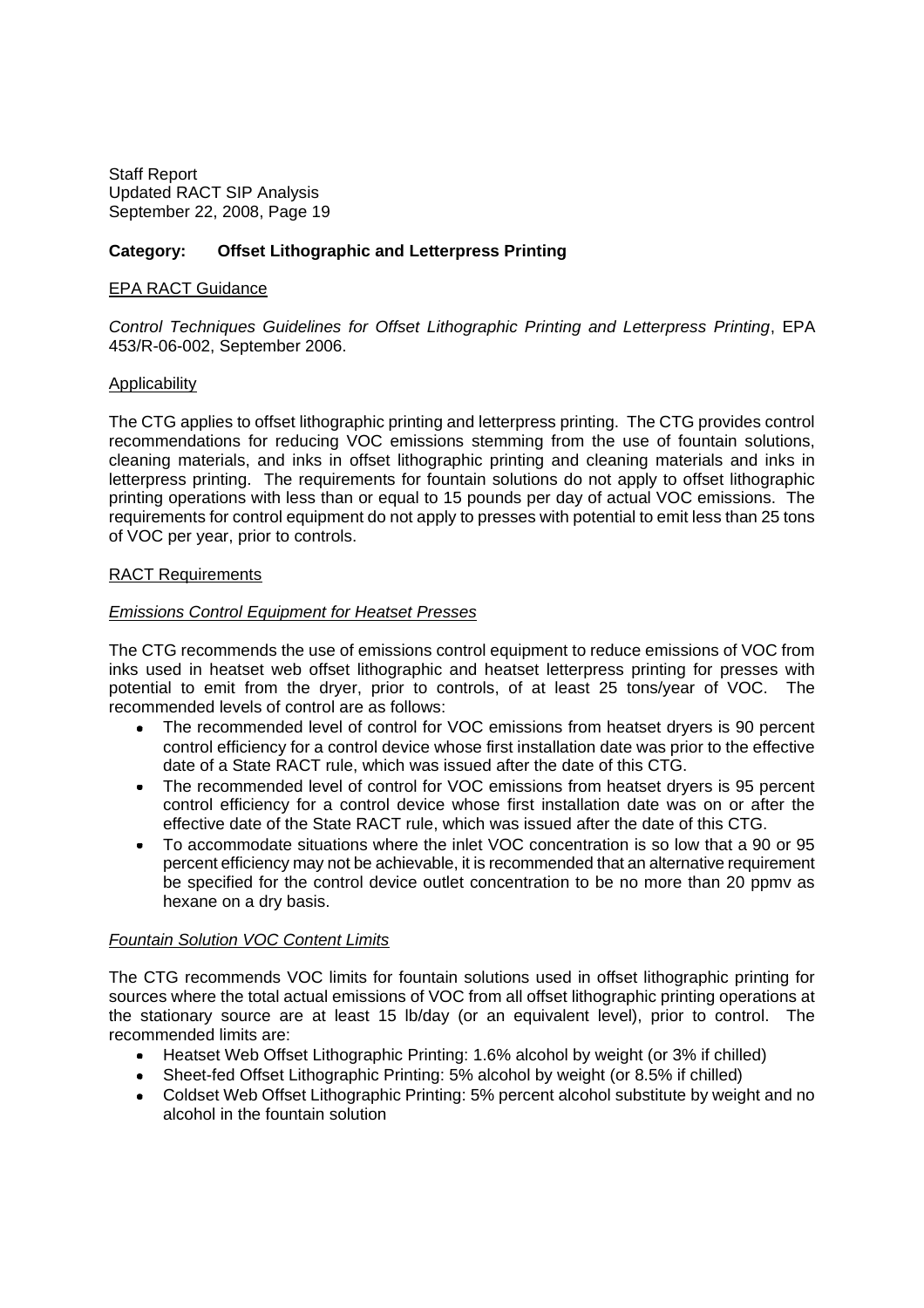# *Cleaning Materials VOC Limits*

The CTG recommends VOC limits for cleaning materials used in offset lithographic printing and letterpress printing for sources where the total actual emissions of VOC from all offset lithographic printing operations at the stationary source are at least 15 lb/day (or an equivalent level), prior to control. The recommended limits are:

- Cleaning materials with a VOC composite vapor pressure less than 10 mm Hg at 20 °C, or
- Cleaning materials containing less than 70% VOC by weight.

The CTG also recommends work practices that require cleaning materials and used shop towels to be kept in closed containers.

# SMAQMD Requirements

District Rule 450 (Graphics Arts Operations) applies to graphic arts operations, including screening printing, flexographic printing, lithographic printing and letterpress printing, and any coating or laminating operation associated with flexible packaging material. The following requirements of Rule 450 are applicable to offset lithographic printing and letterpress printing:

- Printing ink: 300 g/l
- Adhesives: 150 g/l
- Coatings: 300 g/l
- Cleaning materials
	- General Maintenance/Repair: 72 g/l
	- Blanket/Roller Washes: 300 g/l or VOC partial pressure of 10 mm Hg at 20 °C
	- Metering Rollers/Printing Plates: 300 g/l or VOC partial pressure of 25 mm Hg at 20 °C
	- Other Components: 100 g/l and VOC partial pressure of 3 mm Hg at 20 °C

As an alternative to the VOC content limits, emissions control equipment may be used provided that the control device efficiency is 95% or more on a mass basis, and the collection efficiency is at least 70%.

Rule 450 also requires that all VOC materials and VOC-containing cloth, sponges, and other materials used for solvent cleaning be stored in closed containers when not in use.

# SMAQMD Exemptions

Rule 450 does not apply to gravure printing, business and personal printers, and graphic arts sources that have actual emissions of 60 pounds VOC or less per quarter. The VOC limitations do not apply to aerosol adhesives used by 1) screen printing operations, provided the adhesive complies with the VOC limits specified under Section 300 of District Rule 460 – ADHESIVES AND SEALANTS; or 2) graphic arts operations that have facility VOC emissions less than 660 pounds per month.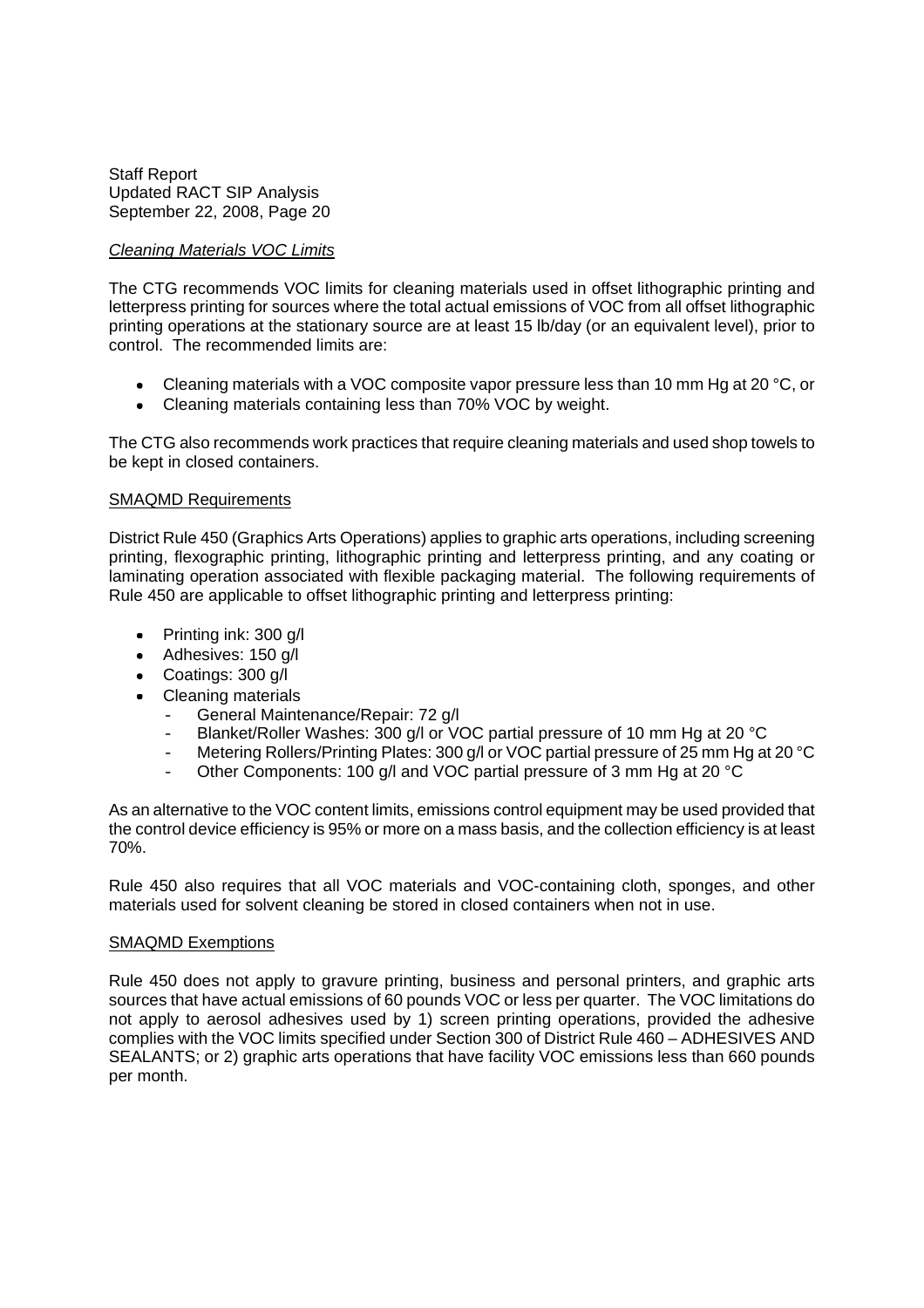#### **Conclusion**

Rule 450 is not as stringent as the 2006 CTG for Offset Lithographic Printing and Letterpress Printing. For heatset presses with potential to emit from the dryer, prior to controls, of at least 25 tons/year of VOC, the CTG recommends control equipment with an overall efficiency of 90-95%. Rule 450 does not require emission control equipment on these presses and the material VOC limits in Rule 450 do not provide an equivalent level of emission reduction. For offset lithographic printing sources with actual emissions of VOC of at least 15 lb/day, the CTG recommends more stringent limits on the VOC content of fountain solution than required by Rule 450.

Staff is proposing to correct the RACT deficiencies by amending Rule 450 to include the following control device requirements for presses used in heatset web offset lithographic printing and heatset web letterpress printing with potential to emit, prior to controls, of at least 25 tons/year of VOC:

90% overall efficiency if permit application is deemed complete prior to (date of adoption) 95% overall efficiency if permit application is deemed complete after (date of adoption).

Staff is proposing requirements, consistent with the CTG, for fountain solutions used by offset lithographic printing operations with actual VOC emissions of at least 450 pounds per calendar month. The proposed requirements are shown in the table on the following page.

The proposed amendment of Rule 450 is scheduled for a public hearing on September 25, 2008. Staff has determined that these amendments will not affect any existing sources within the District because current sources are either below the applicability thresholds of the new requirements or already comply with the new requirements.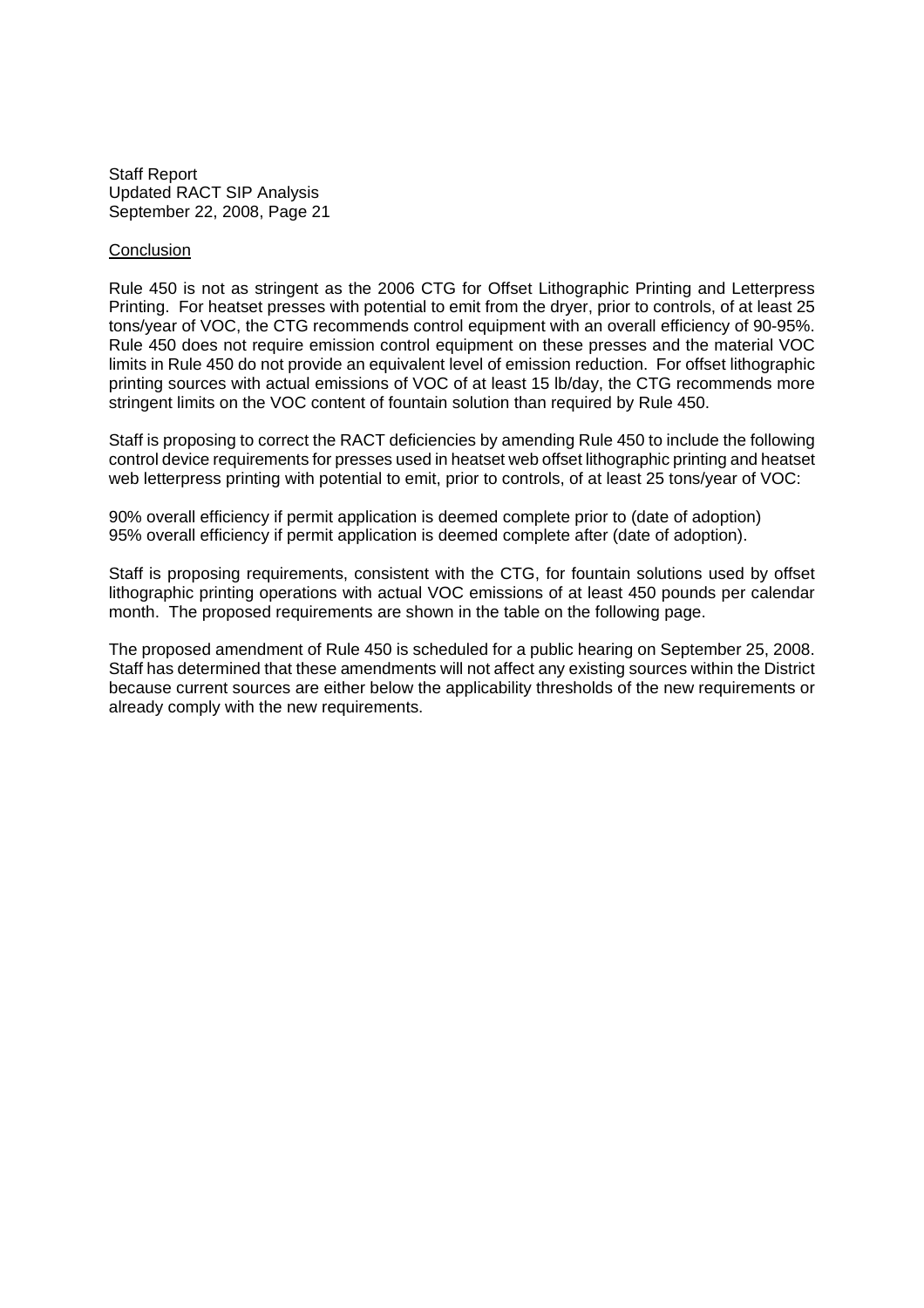|                                                                 | <b>VOC Content Limits</b>  |                   |
|-----------------------------------------------------------------|----------------------------|-------------------|
| <b>MATERIAL TYPE</b>                                            | Including water and exempt |                   |
|                                                                 | compounds                  |                   |
|                                                                 | <b>Current Limits</b>      | <b>Effective</b>  |
|                                                                 | (g/l)                      | (One Year         |
|                                                                 | (The specified             | <b>After Date</b> |
|                                                                 | limits remain in           | Of                |
|                                                                 | effect until limits        | <b>Adoption)</b>  |
|                                                                 | are replaced by            | $(%$ by           |
|                                                                 | limits listed in           | weight)           |
|                                                                 | the subsequent<br>column.) |                   |
| <b>Heatset Web Offset Lithography</b>                           |                            |                   |
| Fountain Solutions Containing Alcohol                           |                            |                   |
| 1. Chilled Using Refrigerated Chiller                           | 100                        | 3                 |
| 2. Non-Chilled                                                  | 80                         | 1.6               |
| Fountain Solutions Containing No Alcohol                        |                            |                   |
| 1. Chilled Using Refrigerated Chiller                           | 100                        | 5                 |
| 2. Non-Chilled                                                  | 80                         | 5                 |
|                                                                 |                            |                   |
| <b>Coldset Web Offset Lithography</b>                           |                            |                   |
| Fountain Solutions Containing Alcohol                           |                            |                   |
| 1. Chilled Using Refrigerated Chiller                           | 100                        | (*See below)      |
| 2. Non-Chilled                                                  | 80                         | (*See below)      |
| Fountain Solutions Containing No Alcohol                        | 100                        | 5                 |
| 1. Chilled Using Refrigerated Chiller<br>2. Non-Chilled         | 80                         | 5                 |
|                                                                 |                            |                   |
| Sheet-fed Offset Lithography with maximum sheet size            |                            |                   |
| greater than 11 X 17 inches or total solution reservoir greater |                            |                   |
| than 1 gallon                                                   |                            |                   |
| Fountain Solutions Containing Alcohol                           |                            |                   |
| 1. Chilled Using Refrigerated Chiller                           | 100                        | 8.5               |
| 2. Non-Chilled                                                  | 80                         | 5                 |
| Fountain Solutions Containing No Alcohol                        |                            |                   |
| 1. Chilled Using Refrigerated Chiller                           | 100                        | 5<br>5            |
| 2. Non-Chilled                                                  | 80                         |                   |
| All Other Presses (includes offset lithographic presses         |                            |                   |
| exempt pursuant to Section 110.9)                               |                            |                   |
| 1. Chilled Using Refrigerated Chiller                           | 100                        | 10                |
| 2. Non-Chilled                                                  | 80                         | 8                 |

\* Staff is proposing that effective one year after date of adoption, fountain solutions containing alcohol shall not be used in coldset web offset lithography printing operations.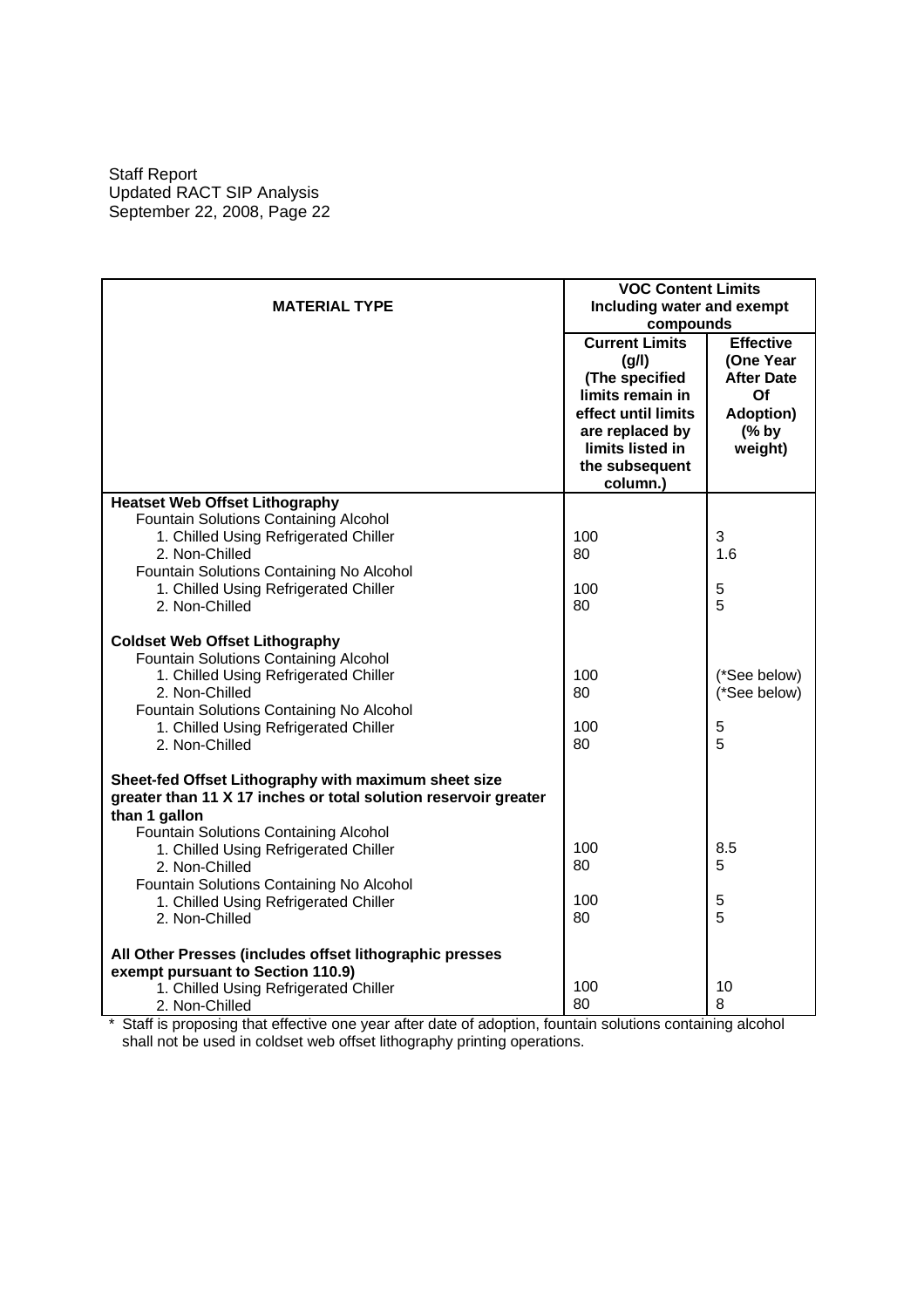# **Appendix B**

# **Analysis of New Major Sources under a Bump-Up to Severe Nonattainment**

|                                    | Page          |
|------------------------------------|---------------|
| <b>Major Source</b>                | <b>Number</b> |
| <b>Cosumnes Power Plant (SMUD)</b> | 24            |
| Grafil                             | 26            |
| Sacramento Power Authority         | 29            |
| Silgan Can Company                 | 31            |
| UC Davis Medical Center            | 33            |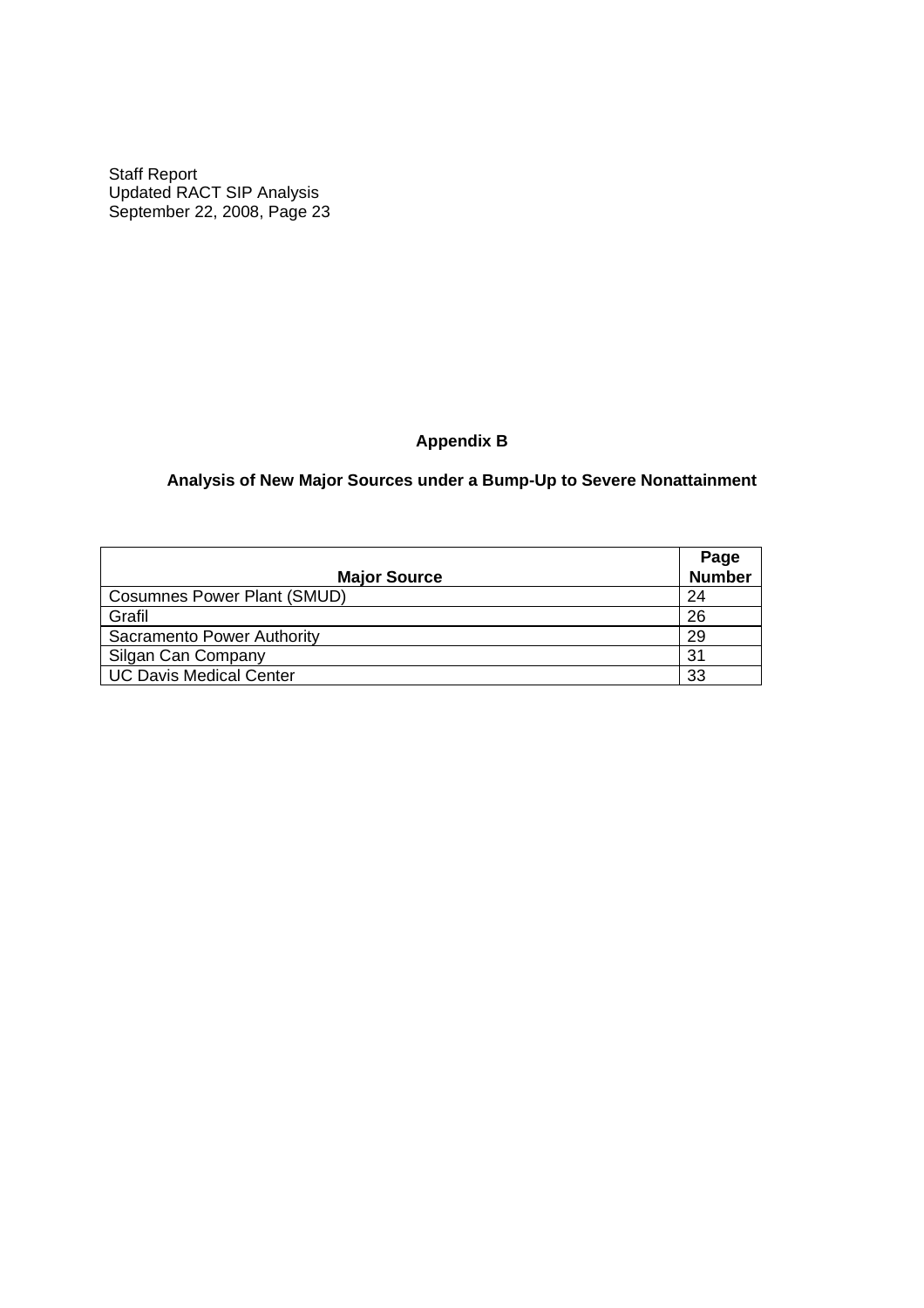# **Major Source: Cosumnes Power Plant (SMUD)**

# Potential to Emit

VOC: 30 ton/yr (major) NOx: 125.6 tons/yr (major)

#### Facility Description

The SMUD Cosumnes Power Plant is a combined cycle power plant with an electrical generating capacity of 500 MW. The plant consists of the following components:

- Two combined cycle, natural gas-fired General Electric model 7FA gas turbines, rated at 171.2 MW (1,865 mmBtu/hr input) each.
- Two heat recovery steam generators to produce steam from the hot turbine exhaust gas.
- One 180 MW steam turbine.
- Two cooling towers, each designed to circulate 126,000 gal/min of water.

#### Air Pollution Controls and Emission Limits

This facility is a major source of both NOx and VOC. Emissions of NOx and VOC are produced from natural gas combustion in the two gas turbines. Best Available Control Technology for NOx was applied to these units in the 2002 permit evaluation. The controls discussed below are subject to federally enforceable permit conditions under Title V Permit No. 2006-19-01.

The two gas turbines are equipped with dry low NOx combustors and selective catalytic reduction (SCR) to control NOx emissions to a permit limit of 2 ppmv  $@$  15%  $O_2$ . The permit also requires that the VOC emission be limited to 1.4 ppmv  $@$  15%  $O_2$ .

#### RACT Discussion

The gas turbines are subject to Rule 413 – Stationary Gas Turbines, which was demonstrated in the October 26, 2006 SIP revision to satisfy the RACT requirement for NOx for this source category. The applicable NOx emission limit in Rule 413 is 9 ppmv  $@$  15% O<sub>2</sub>.

The gas turbines are also subject to the less stringent requirements of Title 40 of the Code of Federal Regulations, Part 60, Subpart GG – Standards of Performance for Stationary Gas Turbines. The applicable NOx limit from this regulation in 94 ppmv  $@$  15%  $O_2$ , based on a heat input rate of 11.5 kJ/w-hr.

There are no District rules that limit the emissions of VOC from gas turbines. However, Staff is not aware of any cost effective control that can be applied to VOC emissions from combustion of natural gas, nor is there any federal guidance for such controls. The combustion process itself is inherently efficient in destroying VOC.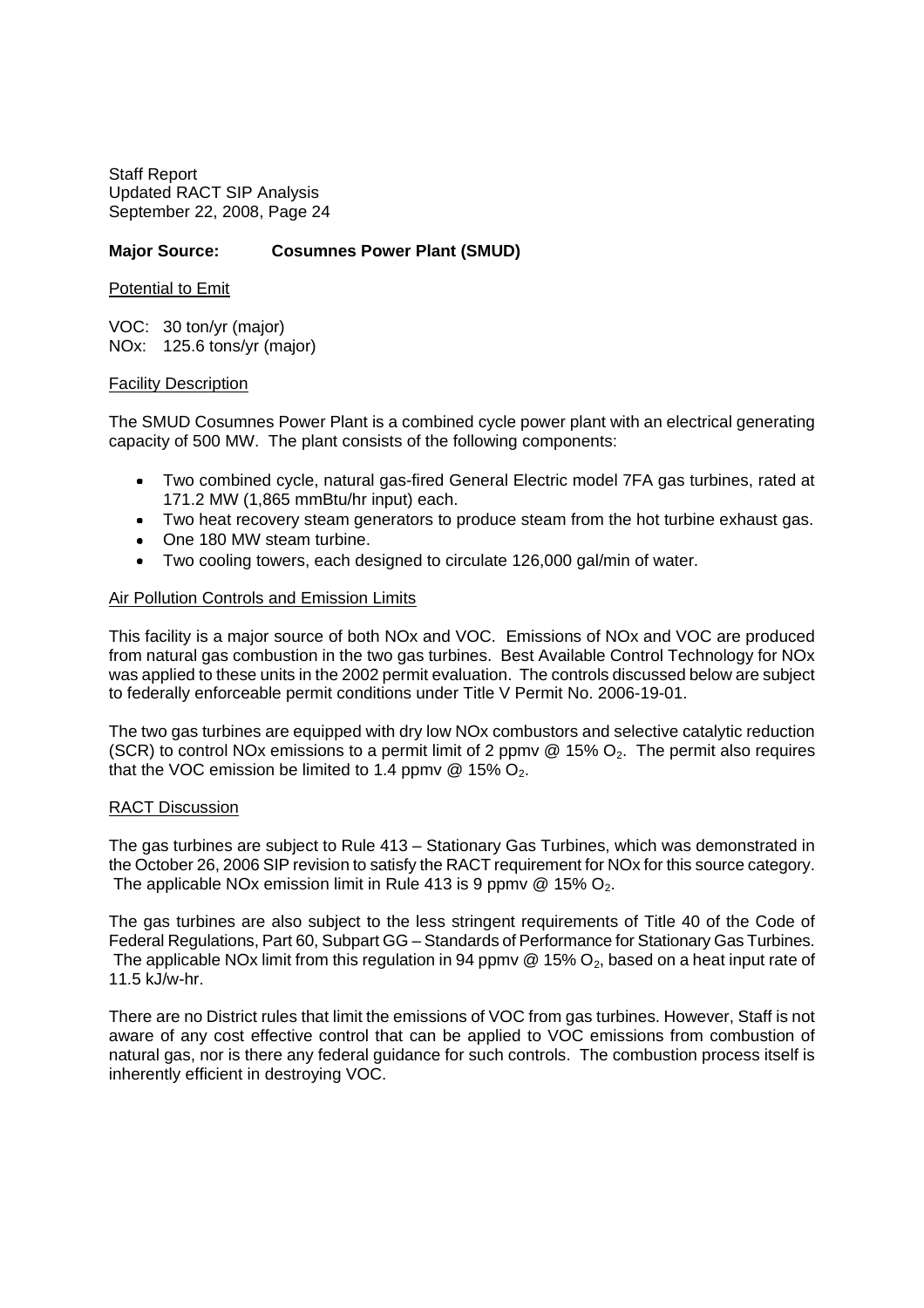# **Conclusion**

The RACT requirements for NOx have been satisfied for the gas turbines because these units are subject to a SIP-approved rule that has been determined to satisfy RACT. However, there are no applicable RACT requirements to control VOC emissions from the gas-fired turbines.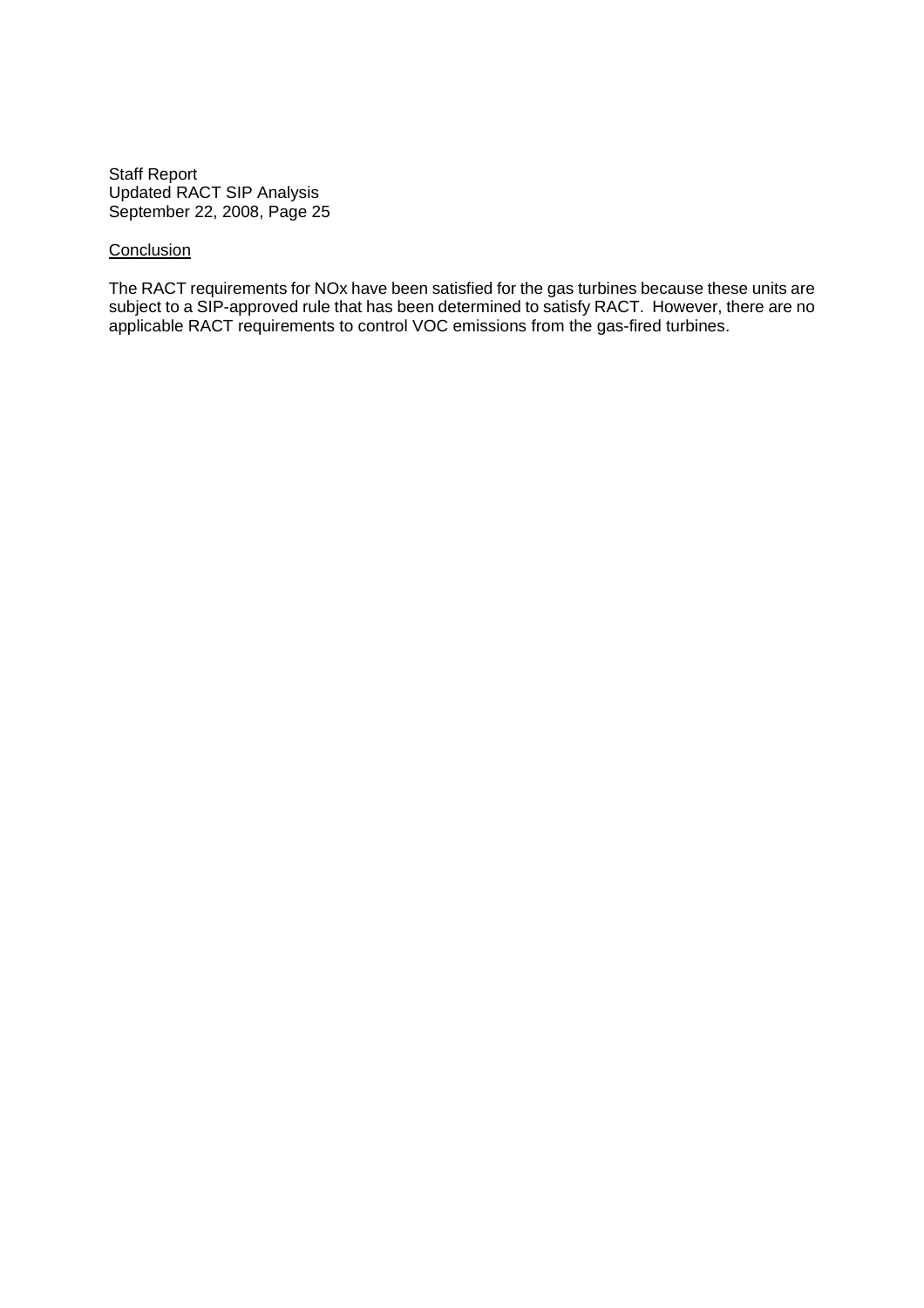# **Major Source: Grafil**

Potential to Emit

VOC: 14.7 ton/yr (non-major) NOx: 26.1 tons/yr (major)

#### Facility Description

Grafil, Inc. manufactures carbon fibers at its facility in Sacramento, California. The carbon fiber is used by Grafil's customers to manufacture finished products such as sporting goods, satellites, helicopter rotor blades, drive shafts, pumps, valves and CNG tanks.

Grafil, Inc. manufactures the carbon fiber from polyacrylic fiber. The carbon fiber is processed in two parallel production lines, designated as Line 31 and Line 32. The two production lines operate independently of each other. The carbon fiber produced from these lines receives a surface treatment by a water based nylon coating in a third processing line.

High quality continuous polyacrylic fiber wound on spools are received and stored in the precursor warehouse. During processing, spools are transferred from the storage area and batch loaded to the feed end of each production line. Fiber is unwound from many spools simultaneously and processed through a sequence of production steps in Lines 31 and 32. These production steps include, in order:

- 1. Surface oxidation in atmospheric ovens
- 2. Tar removal in low temperature furnaces
- 3. Carbonization in high temperature furnaces
- 4. Surface treatment of the fiber with a solution that promotes good adhesion with polymer matrix systems, a necessary requirement for some end users.

This facility consists of the following emission units:

At Carbon Fiber Process Line No. 31:

- (6) Electric Oxidation ovens, (4) end cap hoods, (2) rodding point hoods and low temperature rodding exhaust vented to a John Zink Thermal Oxidizer rated at 9.18 mmBtu/hr (Outside Thermal Oxidizer No. 1).
- Electric low temperature furnace and (1) Electric high temperature furnace vented to a Zeeco Thermal Oxidizer rated at 2.4 mmBtu/hr (Inside Thermal Oxidizer No. 2).
- Inside Thermal Oxidizer No. 2 vented to JM Construction Model 120 JMCE 100T Baghouse with air flow rate at 1,200 cfm (Baghouse No. 1).

At Carbon Fiber Process Line No. 32:

- (6) Electric Oxidation ovens, (4) end cap hoods, (2) rodding point hoods and low temperature rodding exhaust vented to a John Zink Thermal Oxidizer rated at 9.18 mmBtu/hr (Outside Thermal Oxidizer No. 3).
- Electric low temperature furnace and (1) Electric high temperature furnace vented to a John  $\bullet$ Zink Thermal Oxidizer rated at 1.0 mmBtu/hr (Inside Thermal Oxidizer No. 4).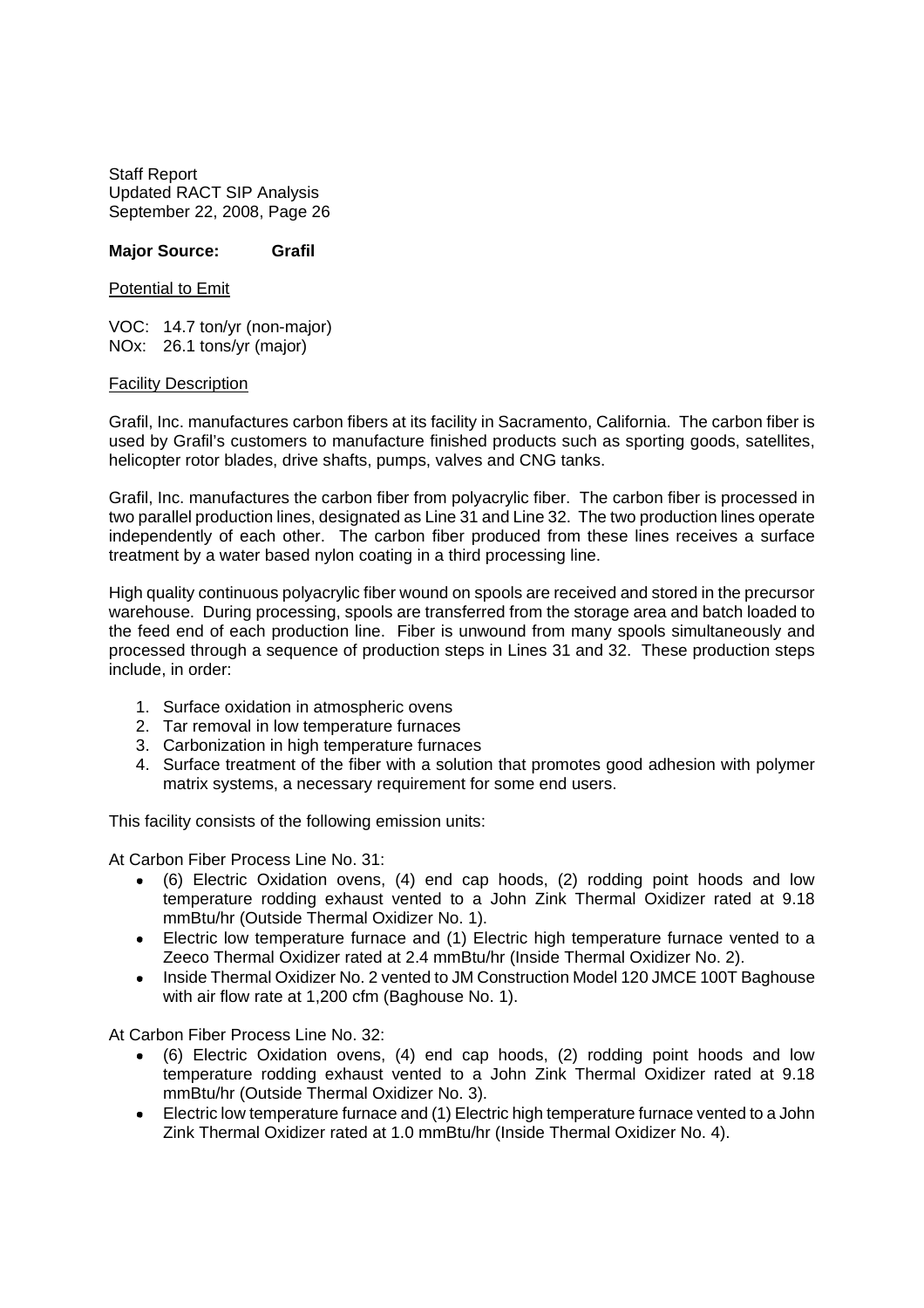> Inside Thermal Oxidizer No. 4 vented to JM Construction Model 120 JMCE 100T Baghouse with air flow rate at 1,500 cfm (Baghouse No. 1).

Continuous Emission Monitoring System for HCN (1 Primary and 1 backup analyzer) monitors both Process Line No. 31 and Process Line No. 32.

• Interscan Model LD28 CEM with range of 0-100 ppm HCN.

Other Equipment:

- Cleaver Brooks Model Promethean CBI-200-150-150 natural gas-fired boiler rated at 6.12 mmBtu/hr.
- Cleaver Brooks Model Promethean 4WI-NT-100 natural gas-fired boiler rated at 4.8 mmBtu/hr.
- Chrysler Model LH318 Internal Combustion Engine, emergency backup, spark-ignited with propane fuel, rated at 187 hp.
- John Deere Model JU6H-UF30/6068T emergency backup diesel engine, rated at 140 hp.

# Air Pollution Controls and Emission Limits

The facility is a major source of NOx. Emissions of NOx are produced by the thermal oxidizers, boilers and internal combustion engine. The controls discussed below are subject to federally enforceable permit conditions under Title V Permit No. 2006-01-01.

The four thermal oxidizers are emission control devices which capture and destroy VOC emissions from the processing lines. The boilers are equipped with low NOx burners and are limited by permit to a NOx emission limit of ppmvd  $@$  3% O<sub>2</sub>.

The propane-fueled emergency standby engine is limited to no more than 100 hours per year of operation for maintenance purposes and 200 hours per year for operation for all purposes (maintenance and emergency). The diesel-fueled emergency standby engine is limited to no more than 50 hours per year of operation for maintenance purposes and 200 hours per year for operation for all purposes (maintenance and emergency).

# RACT Discussion

Thermal oxidizers are emission control devices which are used to reduce VOC emissions. There is no EPA guidance on RACT that is applicable to NOx emissions from thermal oxidizers. There are no New Source Performance Standards (NSPS) or District rules that apply to NOx emissions from this source category. Additionally, no other air districts in California have a specific rule to reduce NOx emissions from thermal oxidizers.

The two boilers are subject to Rule 411, NOx from Boilers, Process Heaters and Steam Generators, which was demonstrated in the October 26, 2006 SIP revision to satisfy the RACT requirement for this source category. For the boiler rated at 6.12 mmBtu/hr, the applicable NOx emission limit in Rule 411 is 15 ppmvd  $@3\%O_2$ . For the boiler rated at 4.8 mmBtu/hr, the applicable NOx emission limit in Rule 411 is 30 ppmvd @ 3%  $O_2$ .

The emergency standby engines are subject to Rule 412 – Stationary Internal Combustion Engines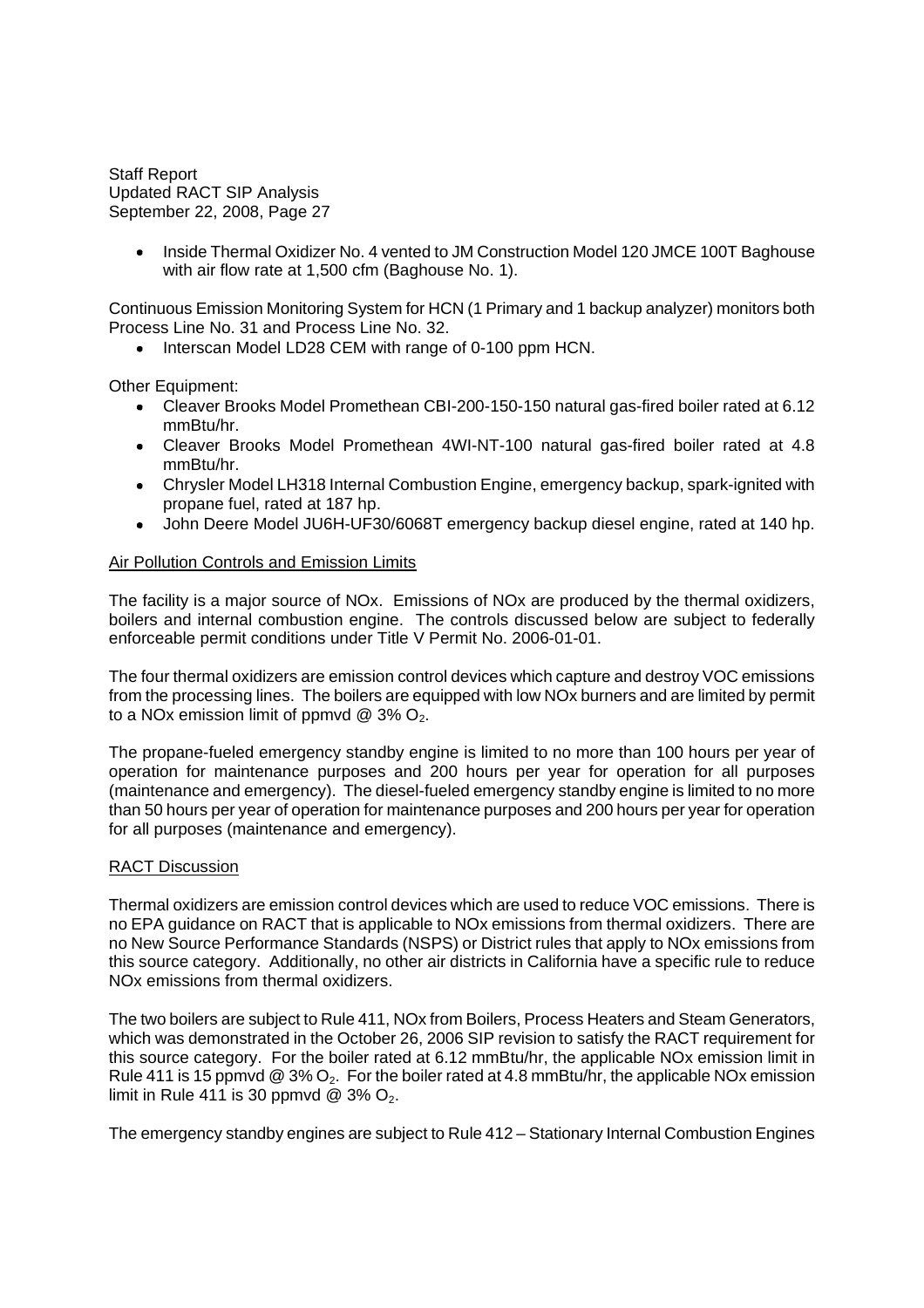at Major Stationary Sources of NOx, which was demonstrated in the October 26, 2006 SIP revision to satisfy the RACT requirement for this source category. However, emergency standby engines are exempt from the emission limits of Rule 412 as long as they are operated no more 100 hours per year for maintenance purposes.

#### **Conclusion**

The RACT requirements have been satisfied for the boilers and the internal combustion engines because these units are subject to rules that have been determined to satisfy RACT.

There is no District rule limiting the emissions of NOx from thermal oxidizers. Thermal oxidizers are emissions control equipment used to reduce emissions of VOC and there is no federal guidance or other California district rules that apply to NOx emissions from this source category.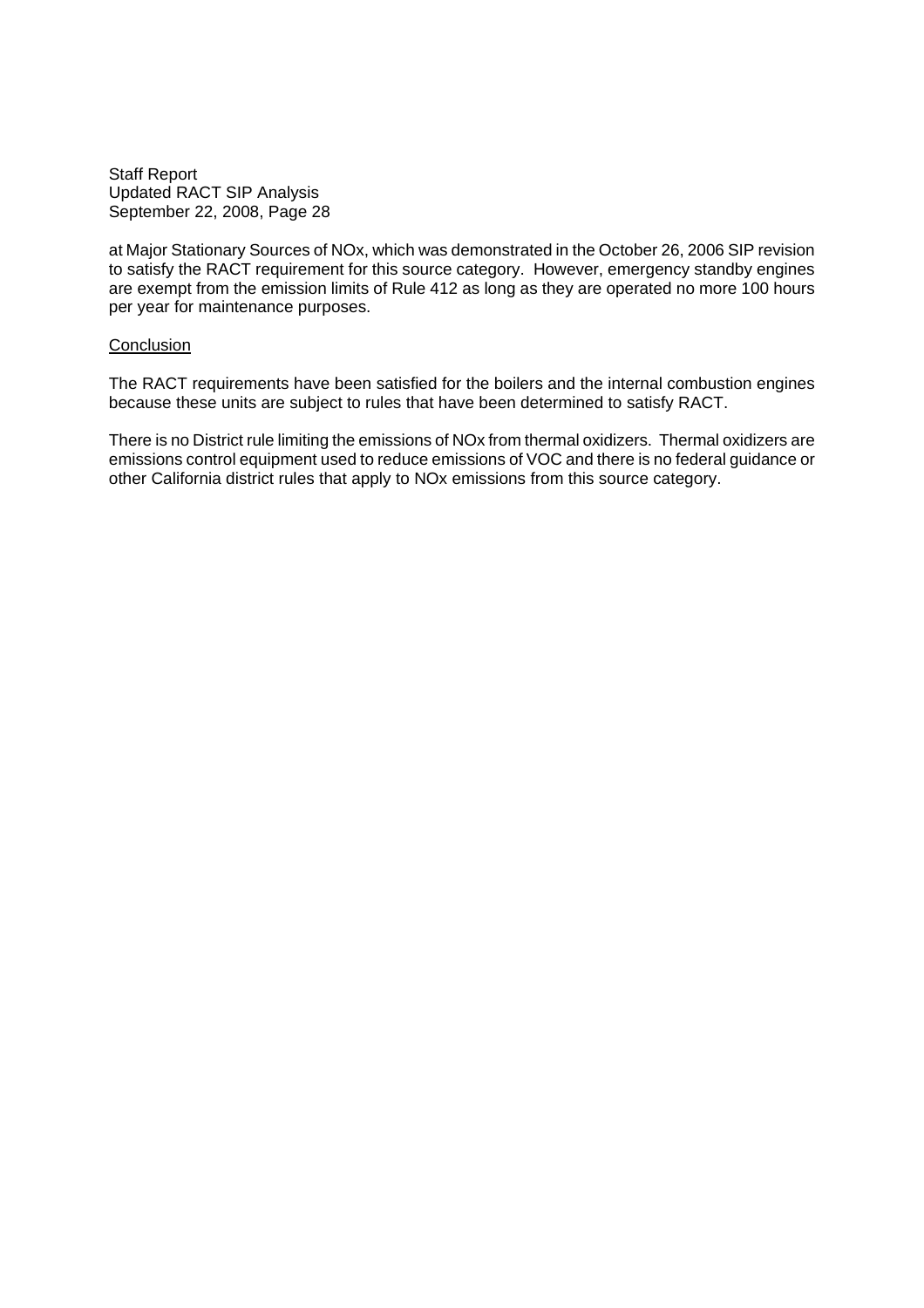# **Major Source: Sacramento Power Authority**

Potential to Emit

VOC: 20.0 ton/yr (non-major) NOx: 49.9 tons/yr (major)

#### Facility Description

Sacramento Power Authority (SPA) is a cogeneration plant which generates electricity for the Sacramento Municipal Utility District (SMUD) and supplies up to 250,000 pounds per hour of process steam to Campbell Soup Company. The cogeneration plant consists of a combined cycle unit, its associated emission control equipment and a cooling tower.

The cogeneration plant consists of the following components:

- $\bullet$ Siemens V84.2 combined cycle, gas-fired turbine unit, which generates approximately 103 MW (nominal) of electric power.
- Heat Recovery Steam Generator (HRSG) includes a 200 mmBtu/hr HHV duct burner system.
- One Selective Catalytic Reduction (SCR) system used to control the NOx emissions from gas turbine unit and the duct burner unit.
- One Oxidation Catalyst System used to primarily control Carbon Monoxide (CO) and secondarily to control Reactive Organic Compound (ROC) on the combustion turbine.
- One Cooling Tower designed to circulate 45,000 gallons per minute of water.

# Air Pollution Controls and Emission Limits

This facility is a major source of NOx. Emissions of NOx are produced from natural gas combustion in the gas turbine and the duct burners. Best Available Control Technology for NOx was applied to these units in the initial permit evaluation. The controls discussed below are subject to federally enforceable permit conditions under Title V Permit No. 98-14-01.

The combustion turbine generator is equipped with a selective catalytic reduction (SCR) to control NOx emissions to a permit limit of 3 ppmvd @ 15%  $O_2$ . An oxidation catalyst system is operating to reduce CO and VOC emissions. A low-NOx duct burner is also used to limit NOx emissions from the HRSG.

#### RACT Discussion

The gas turbine is subject to Rule 413 – Stationary Gas Turbines, which was demonstrated in the October 26, 2006 SIP revision to satisfy the RACT requirement for this source category. The applicable NOx emission limit in Rule 413 is 9 ppmv  $@$  15% O<sub>2</sub>.

The gas turbine is also subject to the less stringent requirements of Title 40 of the Code of Federal Regulations, Part 60, Subpart GG – Standards of Performance for Stationary Gas Turbines. The applicable NOx limit from this regulation in 96 ppmy @ 15% O<sub>2</sub>, based on a heat input rate of 11.3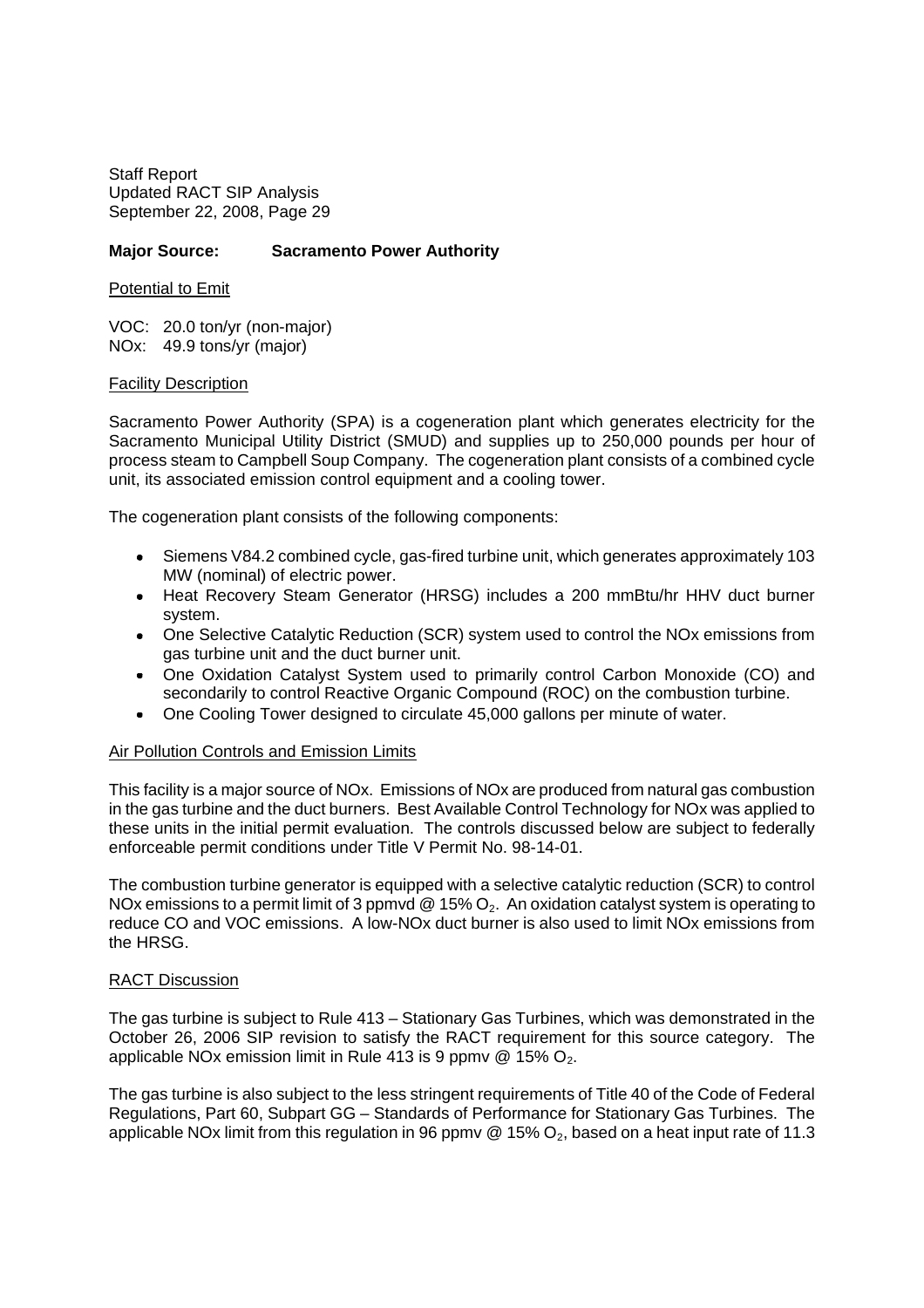kJ/w-hr.

There is no EPA guidance on RACT that is applicable to the duct burners. There are, however, two New Source Performance Standards (NSPS) that apply to duct burners in combined cycle systems: Subparts Da and Db of 40 CFR Part 60. In each of these subparts, the NOx standard for duct burners is 0.2 lb/mmBtu, which is equivalent to approximately 55 ppmv  $@15\%$  O<sub>2</sub>.

The duct burners fire into the hot turbine exhaust, and their emissions are therefore combined with the emissions from the turbine upstream of the emission controls. It is not feasible to operate the duct burners without operating the turbines. Therefore, the emissions from the duct burners are also subject to the NOx limit of Rule 413, 9 ppmv  $@$  15%  $O_2$ . This level of control satisfies the requirements of RACT for this source type.

#### **Conclusion**

The RACT requirements have been satisfied for the gas turbines and duct burners because these units are subject to SIP-approved rules that have been determined to satisfy RACT.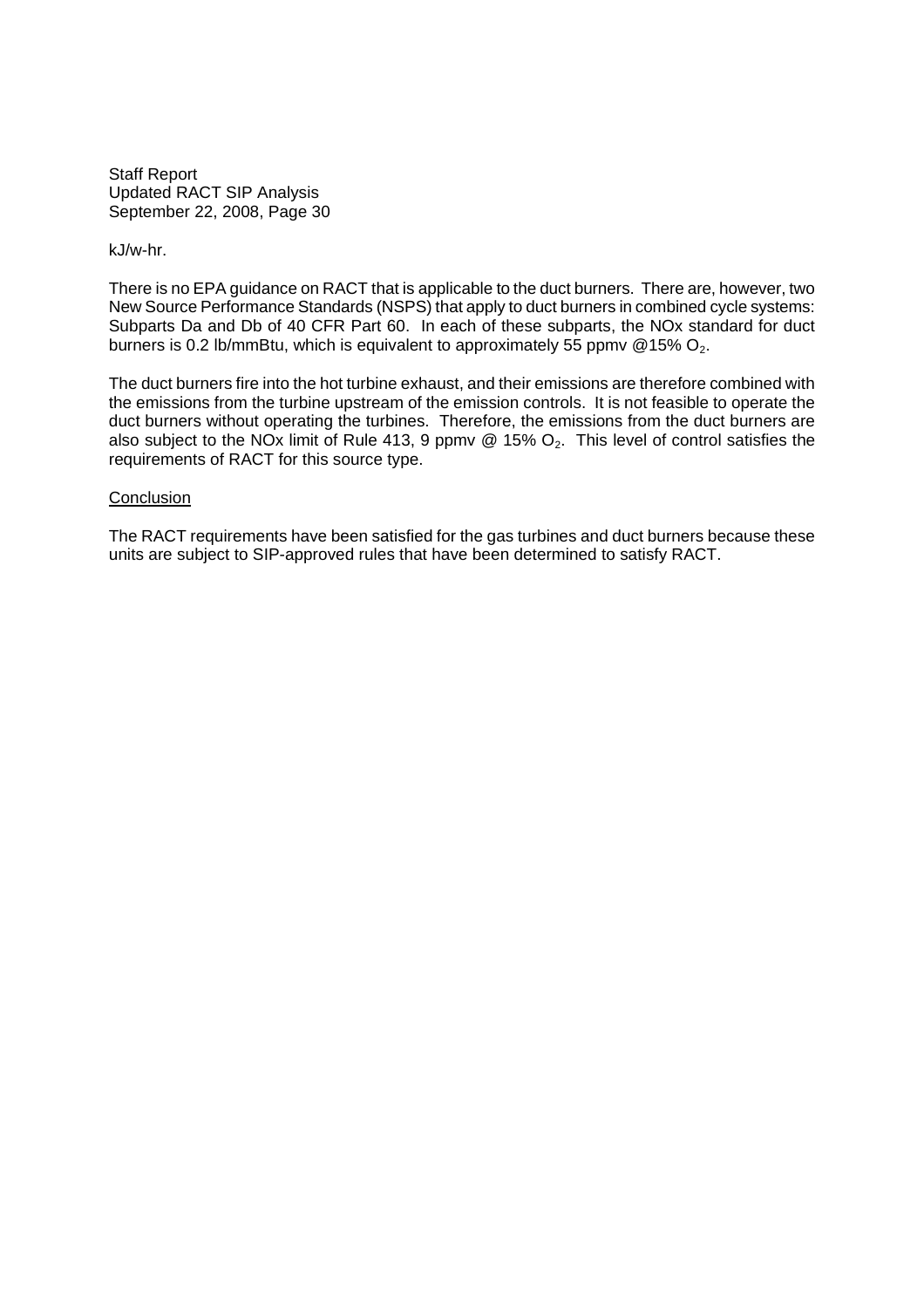# **Major Source: Silgan Can Company**

Potential to Emit

VOC: 36.3 tons/yr (major) NOx: 20.8 tons/yr (non-major)

Facility Description

Silgan Can Company manufactures steel cans for the food canning industry. Silgan produces both two-piece and three-piece cans. The three-piece can manufacturing process produces minimal air pollutant emissions and is exempted from the District's permitting requirements. The two-piece can manufacturing process produces the majority of the facility's emissions.

The two-piece can manufacturing process is also known as the Drawn and Ironed (D and I) can manufacturing process. It begins with the receipt of steel coil stock. The coil is unwound, fed through the lubricator, and finally fed through the cupping press. The formed cups are fed to the bodymakers where, through a punch and ring assembly, the can body is formed by the draw and ironing technique with an integral bottom. Lubrication oils are applied to facilitate the mechanical action and act as a coolant.

Following this operation, the cans enter the trimmer where excess metal around the can rim is removed to give a uniform height to the can body. After trimming, the unfinished can is transported to the washer where the lubricator oils are removed. The can body is then treated by a flow coating application of a water borne enamel. This is referred to as the wash coating. After the wash coating, the enameled can body enters the wash coat oven.

After the oven, the can body goes to the flanger where the rim of the can body is flanged. The can then goes to the beader where concentric rings are impressed on the side wall of the can. The can body is then passed to the test area to approve the integrity of the container.

The next step of the process is to apply a water-borne inside enamel to the inside can body. This coating is similar in composition to the washcoat enamel. This coating is applied in an enclosed machine, where overspray and solvent flash-off is captured and ducted to the thermal oxidizer. The cans are then conveyed in a covered conveyor to the inside bake oven. Both ovens, the spray machine manifold, and the covered conveyor are vented to the thermal oxidizer.

The following is a list of equipment used at Silgan Can Company:

- Drawn and Ironed Can Manufacturing Process consisting of:
	- 1. Various bodymaking equipment
	- 2. Washcoat application equipment
	- 3. Inside spray coating equipment (vented to thermal oxidizer)
- Cincinnati Machinery Model WCS-C46S Natural Gas-Fired Washcoat Oven with heat input rated at 6.4 mmBtu/hr (vented to thermal oxidizer)
- Somerset Ross Natural Gas-Fired Inside Bake Oven with heat input rated at 14 mmBtu/hr (vented to thermal oxidizer)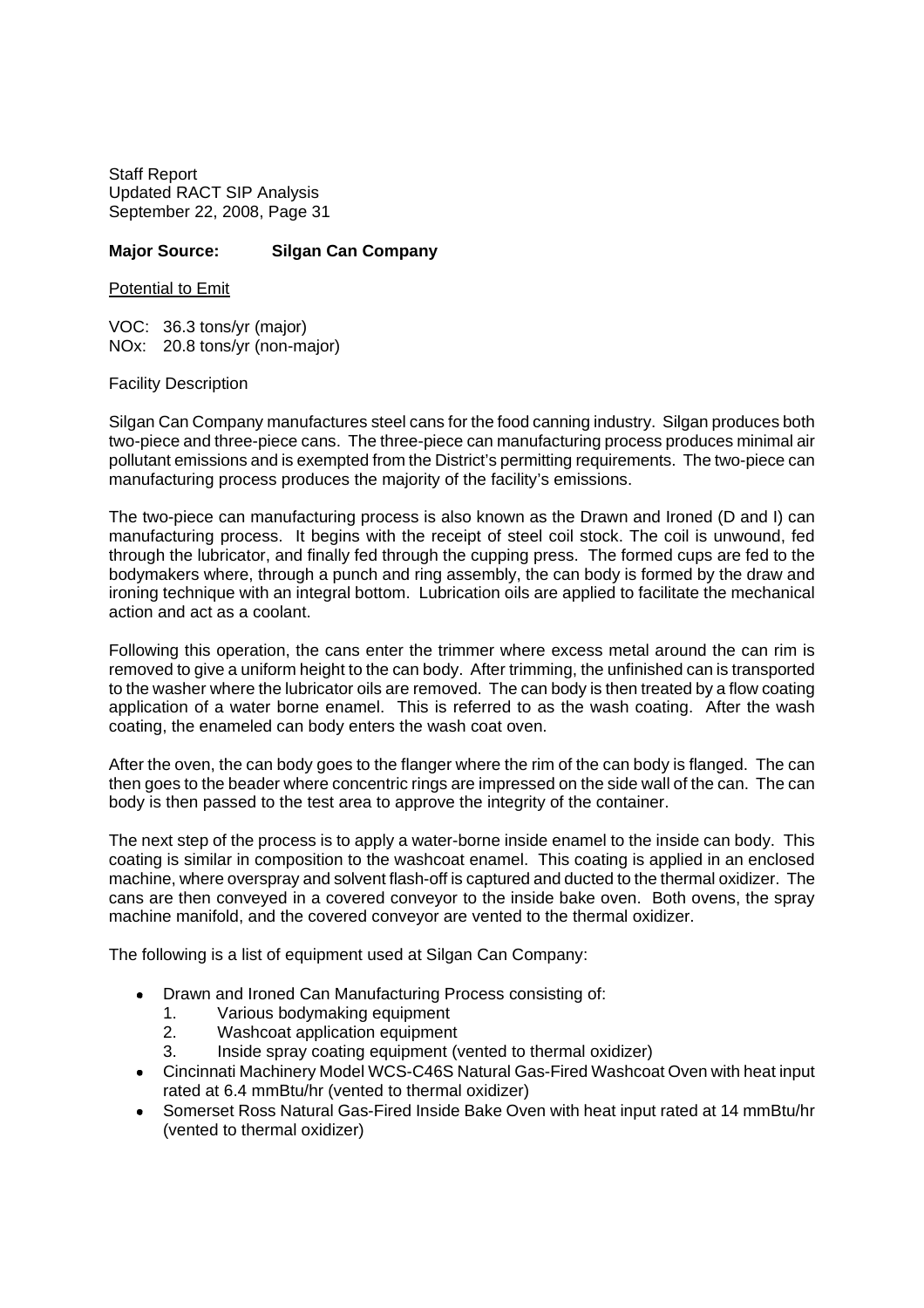Somerset Ross Model RI-3-15000-95 Thermal Oxidizer

### **Air Pollution Controls and Emission Limits**

This facility is a major source of VOC, which is emitted from the two-piece can manufacturing process. Best Available Control Technology for NOx was applied to these units in the initial permit evaluation. The controls discussed below are subject to federally enforceable permit conditions under Title V Permit No. 2005-15-01.

The emissions from the washcoat oven, inside bake oven, and non-fugitive VOC emissions from the D and I can manufacturing line are vented to the thermal oxidizer to control the VOC emissions. The thermal oxidizer has a collection efficiency of at least 90% and destruction efficiency of at least 95%.

The facility is also subject to District Rule 452, Can Coating. This rule requires the facility to use coatings that meets the VOC content limits for specific coating categories. Alternatively, emission control equipment may be used instead of VOC content limits, provided that the control device efficiency is 95% or more, and the collection efficiency is at least 90%. Rule 452 also specifies a 200 g/L limit for cleaning materials used for container assemble equipment. Additionally, all VOCmaterials and VOC-containing cloth, sponges, and other materials used for solvent cleaning must be stored in closed containers when not in use.

# RACT Discussion

The two-piece can manufacturing process is subject to Rule 452, which was demonstrated in the October 26, 2006 SIP revision to satisfy the RACT requirements for this source category. Potential emissions of VOC from the use of lubrication oils are not regulated by Rule 452, but there is no federal RACT guidance and no California district rules that address such emissions.

# **Conclusion**

The RACT requirements have been satisfied for this facility because the two-piece can manufacturing process is subject to a SIP-approved rule that has been determined to satisfy RACT.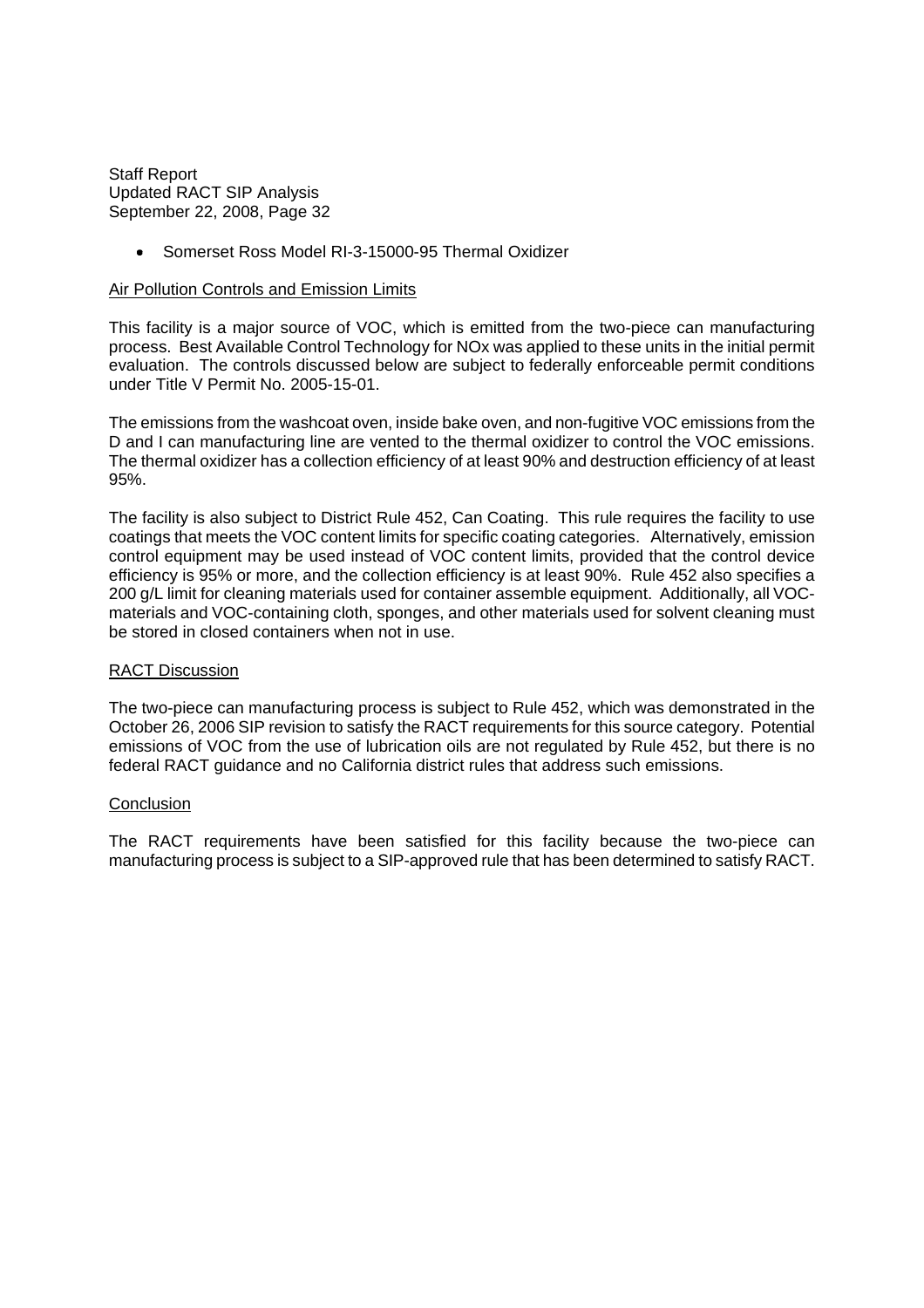# **Major Source: UC Davis Medical Center**

Potential to Emit

VOC: 29 tons/yr (major) NOx: 91 tons/yr (major)

# Facility Description

The University of California, Davis (UC Davis) operates the UC Davis Medical Center in Sacramento. The UC Davis Medical Center is a health care provider for the community and a teaching hospital for the UC Davis School of Medicine. The university established the Medical Center in 1973 to support the clinical and research missions of the then new UC Davis School of Medicine. Licensed for 528 beds and fully accredited, UC Davis Medical Center is the region's dominant Level I comprehensive adult and pediatric trauma center.

Electrical power for the facility is generated from an onsite co-generation central power plant. The electrical generation plant uses a natural gas fueled gas turbine to generate electricity and captures the heat emitted by the gas turbine to produce steam for heating and cooling. In addition, four large and eight small natural gas fueled boilers provide steam when the gas turbine capacity is exceeded or the gas turbine is out of service. Emergency electrical power is provided by eight diesel-fueled internal combustion engines driving electrical generators. Emergency water pumping for fire fighting is provided by one internal combustion engine driving a fire pump.

The facility contains 25 permitted emission units:

- A gas turbine, General Electric model LM 2500, with an input capacity of 260 mmBtu/hr, fired on natural gas. The turbine is equipped with water injection and selective catalytic reduction (SCR) for NOx control, and an oxidation catalyst for CO control.
- Four 31.5 mmBtu/hr boilers, Johnston Boiler Company model PFTA750-4LG-150S, fired with natural gas as primary fuel and diesel as a backup fuel.
- A 2 mmBtu/hr boiler, Fulton model PHW 2000, fired with natural gas only
- Five 2,876-hp diesel engines, Caterpillar model 3516B DITA SC 140F, driving emergency backup electrical generators.
- Eight 0.4 mmBtu/hr boilers, Bryan model MOD-400S-100-G, fired on natural gas, used for hot water heating.
- A 750-hp diesel engine, Cummins model KTTA19G2, driving an emergency backup electrical generator.
- A 156-hp diesel engine, Caterpillar model FM/ULI/3208 DINA, driving a water pump for fire fighting.
- An 890-hp diesel engine, Caterpillar model 3412, driving an emergency backup electrical generator.
- A 68-hp diesel engine, Cummins model 4B3.9-G, driving an emergency backup electrical generator.
- A 157-hp diesel engine, John Deere model 4045H275H, driving an emergency backup electrical generator.
- A gasoline dispensing facility, consisting of two 10,000 gallon underground gasoline tanks,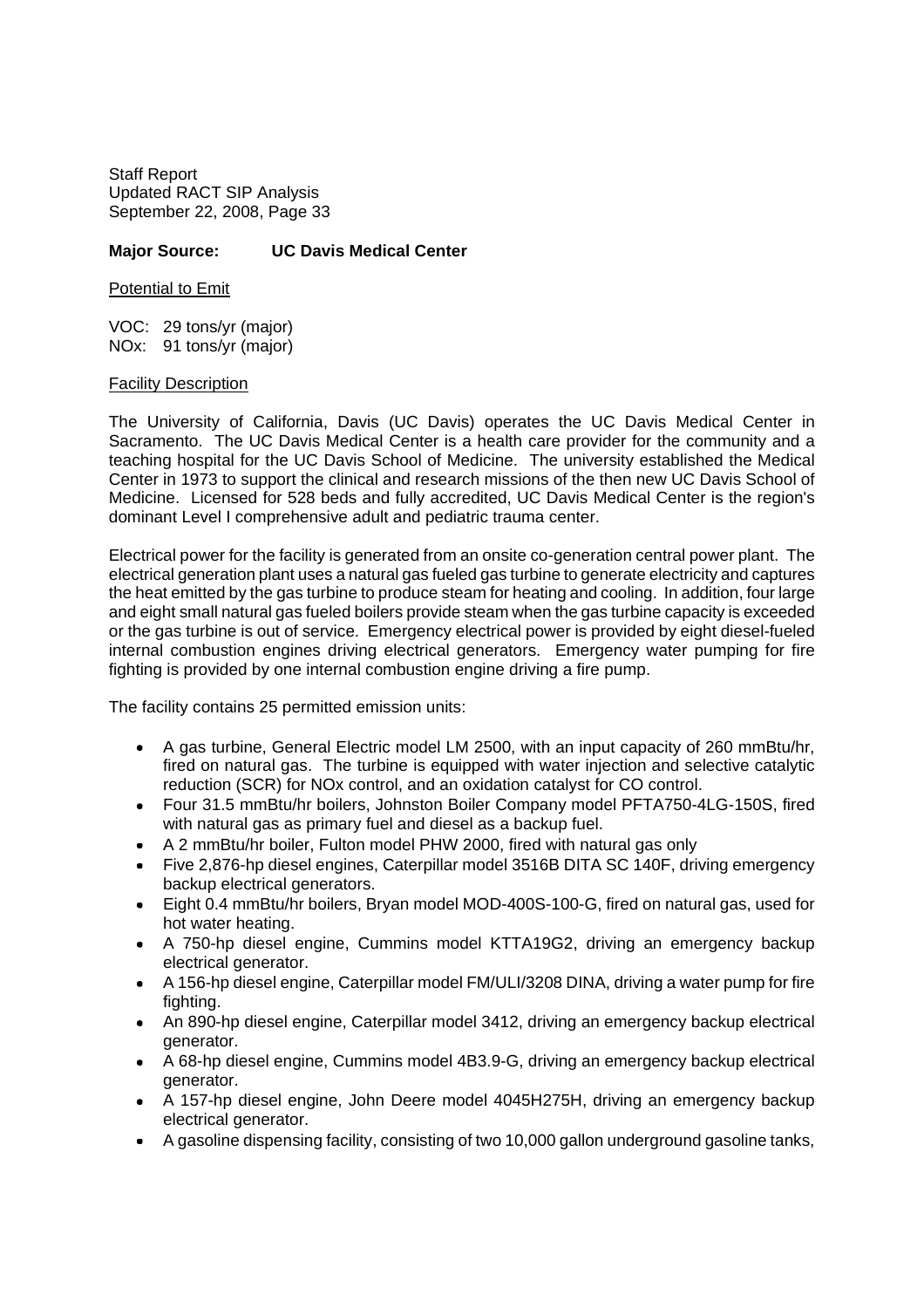> one 10,000 gallon underground diesel tank, and 3 dispensing nozzles. The dispensing facility is equipped with Phase I and Phase II vapor recovery.

#### Air Pollution Controls and Emission Limits

This facility is a major source for both NOx and VOC. Emissions of NOx and VOC are produced from the gas turbine, 13 boilers, and 10 diesel engines. VOC is also emitted from the gasoline dispensing facility. The controls discussed below are subject to federally enforceable permit conditions under Title V Permit No. 2005-16-01

The gas turbine is equipped with water injection and SCR to control NOx emissions to a permit limit of 5 ppmv  $@$  15%  $O_2$ .

The four 31.5 mmBtu/hr boilers are equipped with low NOx burners that control NOx emissions to a permit limit of 9 ppmv NOx @ 3% O<sub>2</sub> when firing on natural gas and 40 ppmv NOx @ 3% O<sub>2</sub> when firing on diesel fuel. These boilers can fire on diesel fuel only when natural gas is unavailable, and each boiler is limited to 168 hours per calendar year (including up to 48 hours per year for equipment and emissions testing) of operation on diesel fuel.

The 2 mmBtu/hr boiler has permitted emissions of 100 pounds of NOx per million cubic feet of natural gas, and is limited to an annual fuel usage of 40,000 therms. The eight 0.4 mmBtu/hr boilers have permitted emissions of 100 pounds of NOx per million cubic feet of natural gas.

Four of the 2,876-hp emergency standby diesel engines are limited to 50 hours per year of operation for maintenance purposes and 750 hours per year for operation for all operation (maintenance and emergency). The other 2,876-hp emergency standby diesel engine and the 157 hp emergency standby diesel engine are limited to 50 hours per year of operation for maintenance purposes and 200 hours per year for operation for all operation.

The 750-hp, 156-hp, 890-hp, and 68-hp emergency standby diesel engines are limited to 40 hours per year of operation for maintenance purposes and 200 hours per year for operation for all operation.

The gasoline dispensing facility is equipped with CARB-certified Phase I and Phase II vapor recovery systems that reduce VOC emissions by at least 95% by weight. The facility is permitted to dispense no more than 250,000 gallons of gasoline per calendar quarter.

# RACT Discussion

The gas turbine is subject to Rule 413 – Stationary Gas Turbines, which was demonstrated in the October 26, 2006 SIP revision to satisfy the RACT requirement for NOx for this source category. The applicable NOx emission limit in Rule 413 is 9 ppmv  $@$  15% O<sub>2</sub>.

The four 31.5 mmBtu/hr boilers are subject to Rule 411 – NOx from Boiler, Process Heaters and Steam Generators, which was demonstrated in the October 26, 2006 SIP revision to satisfy the RACT requirement for this source category. The applicable NOx emission limit in Rule 411 is 9 ppmv  $@$  3%  $O<sub>2</sub>$  when firing on natural gas. When firing on diesel fuel, Rule 411 limits NOx emissions to 150 ppmv  $@$  3%  $O_2$ , provided that each boiler is limited to 168 hours per calendar